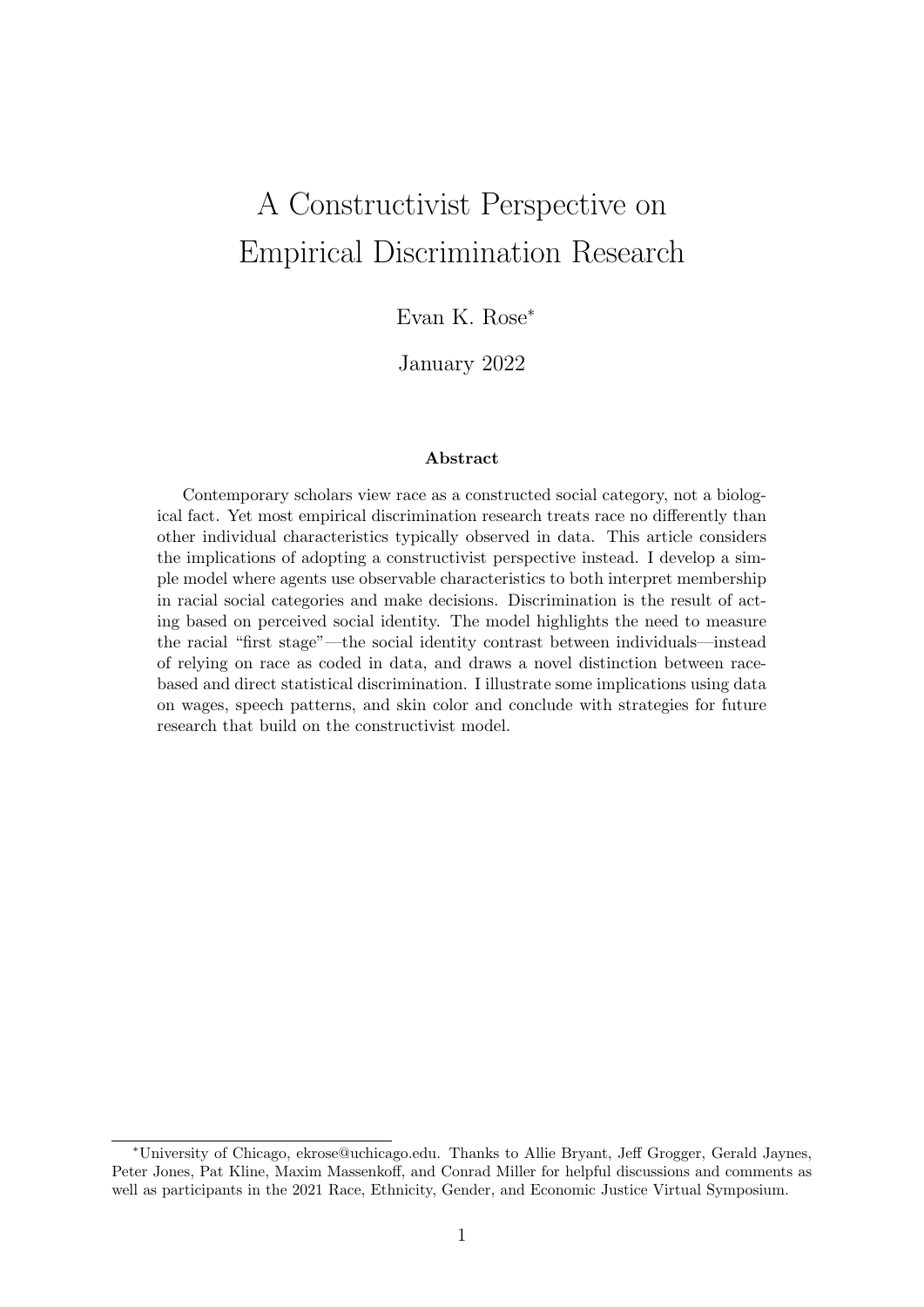An enormous empirical literature studies the influence of race in labor markets, the criminal justice system, health care, and other settings. Virtually all of this work takes racial categories as facts about people—individuals are Black, white, Asian, and so on as much as they might be immigrants, have blue or brown eyes, or have completed high school. A parallel literature in sociology and anthropology questions this approach, asking, What is meant by a variable  $B_i$  that takes a value of one if individual i is "Black"? Does  $B_i$  measure melanin levels above a threshold or other phenotypic information? If not determined by physical traits, does  $B_i$  refer to i's own ethnoracial identity claims or the category assigned by another actor? Is  $B_i$  fixed, or might it change across contexts and as other individual traits evolve? And what, if at all, does it matter for quantitative research on racial discrimination?

For decades, scholars across the humanities and social sciences have regarded race as, to quote Paul Holland, "a socially determined construction with complex biological associations" (Holland, 2008). No surjective map associates individual ancestry or phenotypic and biological characteristics, such as skin tone or hair texture, with a consistent racial taxonomy. Who is considered white, Black, Native American, or Asian in one time or place may not be in another, or even in the same time and place but wearing different clothing. The constructivist argues that race exists not as a natural but a social category forged over hundreds of years of political and historical processes. As a result, while individuals may *observe* others' physical traits, they *interpret* race; race in data and economic models therefore reflects both physical facts about people and the potentially non-neutral mental models people use to digest those facts.

These ideas are not simply the abstract concerns of progressive scholars in the humanities. Substantial quantitative research demonstrates that interpretations of race are both fluid and contextually dependent. In a notable experiment, for example, Freeman et al. (2011) demonstrate that identical faces are more likely to be categorized as white when wearing a suit and tie instead of janitorial overalls. The boundaries of racial categories, as well as who belongs where, are constantly contested in public and political discourse. President Barack Obama is famously the frequent subject of diverging racial perceptions. A 2010 Pew Research poll found that more than half of respondents who identified as Black saw Obama as Black, but less than a quarter of white respondents did the same even though Obama himself has stated "I identify as African-American—that's how I'm treated and that's how I'm viewed. I'm proud of it" (Reynolds, 2007).<sup>1</sup>

Constructivism is also central to a rich literature in sociology and economics that explores the emergence and consequences of social identities (Akerlof and Kranton, 2000; Darity, Mason and Stewart, 2006; Akerlof and Kranton, 2010). A non-essentialist per-

<sup>1</sup>During the 2012 presidential election, Fox News contributor Laura Ingraham pondered whether Herman Cain, if elected, would be the "first Black president" because he does not "have a white mother, white father, grandparents" (Somanader, 2011). Cain, for his part, claimed Obama "was raised in Kenya" and was thus more of an "international" (Reeve, 2011).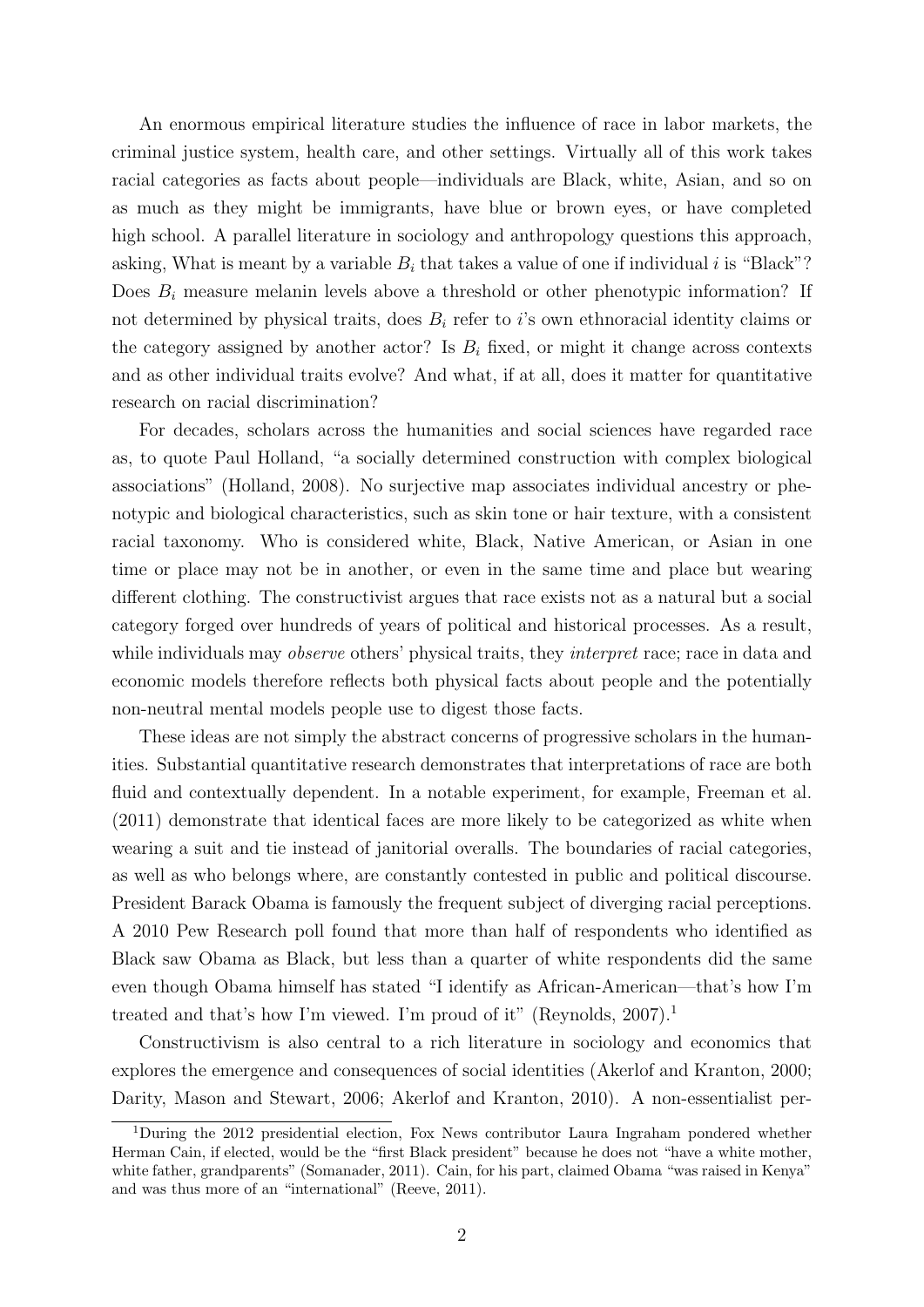spective on race is central to this strand of research. The core idea, in fact, is that racial differences emerge *endogenously* as an outcome of stereotypes that, in equilibrium, engender real disparities across groups and reinforce perceptions of racial difference (Coate and Loury, 1993). Acknowledging the plasticity of racial cues is a natural sequitur. When race reflects the social significance of potentially manipulable signals, individuals face incentives to "pass" or "assimilate" across groups if the reputational benefits exceed the costs (Austen-Smith and Fryer, 2005; Eguia, 2017; Kim and Loury, 2019). The fact that passing or partial passing is possible points to the fragility of an essentialist notion of racial identity in the first place.

This paper considers the import of constructivism for empirical research on racial discrimination. Rather than taking race as a fixed characteristic—one of potentially many essential  $X_i$  attributable to each individual—I present a simple model where agents use observed physical facts about people and contexts to make a judgment about racial social identities. These judgments reflect the myriad ways physical and contextual cues influence perceived membership in racial social categories that the decision maker inherits from long-standing political, social, and historical processes (Goffman, 1963; Tajfel, 1974; Loury, 2002; Emirbayer and Desmond, 2021). In line with recent research, judgments are not dichotomous; individuals with the same observables may present as "more white" or "more Black" depending on contextual factors. Ostensibly non-racial characteristics, such as incarceration history and attire, may influence how race is perceived as well. In this model, race is therefore neither a simple binary variable nor a composite of individual traits.<sup>2</sup> Instead, it is in the eye of the beholder.

The agent's utility may depend on perceived race directly due to prejudice or because the agent "statistically discriminates" about decision-relevant unobservables on the basis of racial social categories. I call either case discrimination. Utility may also depend on underlying individual characteristics directly or for what they signal about unobservable traits. Testing when differential decisions happen "because of" race thus faces an obvious and immediate identification problem. When the same  $X_i$  that determine perceived race enter utility directly, it is not possible to separate direct effects from discrimination. To do so, the empiricist requires either racial instruments—factors that influence perceived race but are excludable from utility—or strategies that compare individuals whose combinations of individual characteristics, absent differences in perceived race, ought to generate the same utility.

Some characteristics may be obviously excludable from utility on normative grounds. It would be unreasonable, for example, to argue that direct preferences over skin color reflect anything other than racial discrimination. Ceteris paribus comparisons of individuals with diverging skin tones is rarely physically possible, however, and the set of other potential racial cues that are obviously excludable quickly becomes controversial. While

 $2$ That is, a "bundle of sticks" as suggested by Sen and Wasow (2016).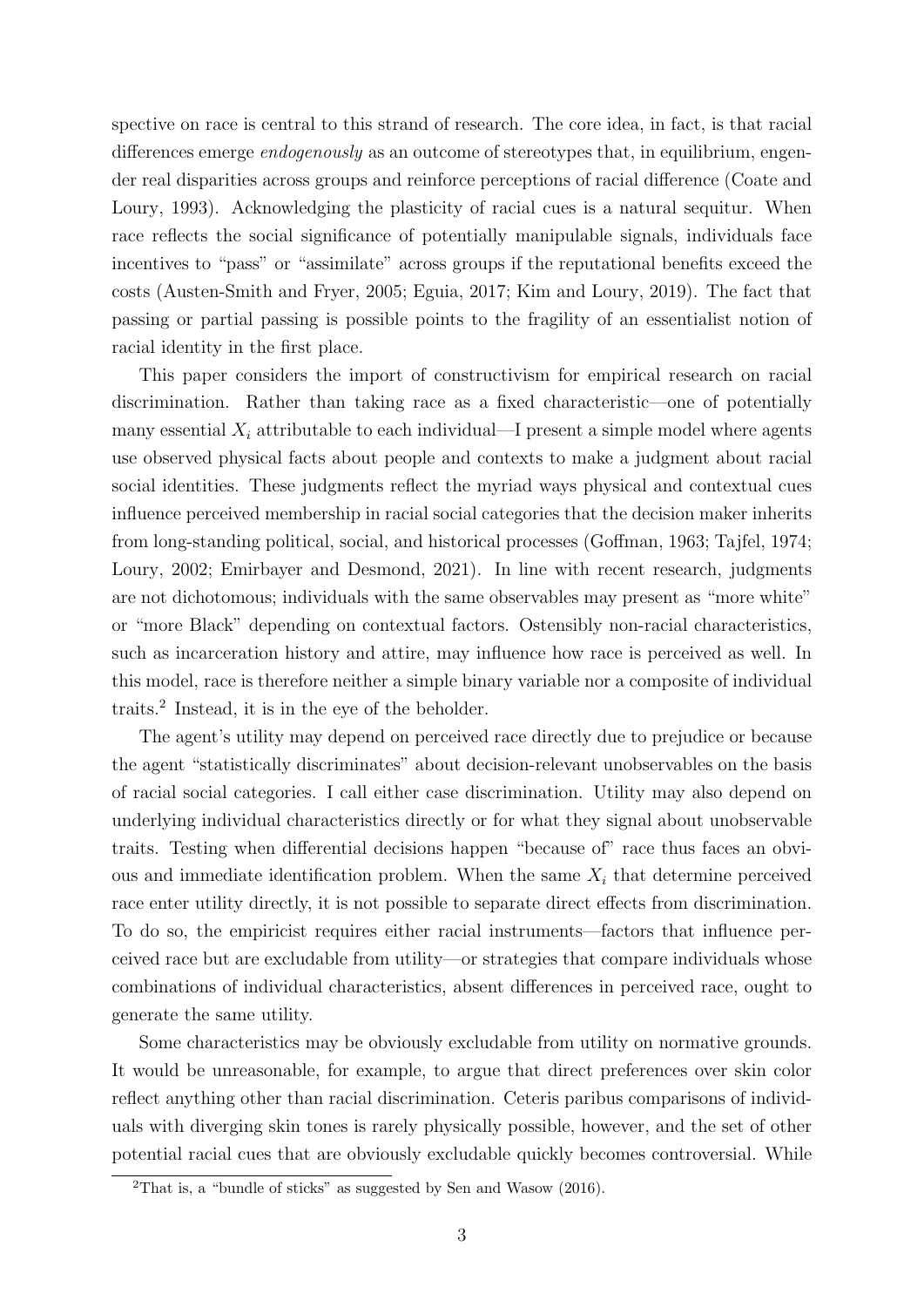some scholars view the differential treatment of trained and matched Black and white testers sent to negotiate over automobile purchase as "decisive" evidence of discrimination, others argue that it is "unlikely that all characteristics that might affect [utility] will be perfectly matched" (Arrow, 1998; Heckman, 1998). Behind this critique lies an implicit definition of discrimination as the ceteris paribus "treatment effect" of race, subjecting discrimination to the same rigor as a pharmaceutical in a randomized controlled trial. In the constructivist perspective, however, there is no hypothetical experiment that could measure the treatment effect of race because race is not an isolable characteristic. Instead, manipulating race as a symbolic category requires varying at least one of the ceteris (Greiner and Rubin, 2011; Sen and Wasow, 2016; Kohler-Hausmann, 2018).<sup>3</sup>

The difficulty of parsing racial from non-racial characteristics in the constructivist framework presents an important measurement error challenge. Consider the long- standing empirical tradition of "kitchen-sink" benchmarking regressions and Oaxaca-Blinder decompositions, which attempt to compare outcomes across racial groups on an equal footing (Blinder, 1973; Corcoran and Duncan, 1979; Oaxaca and Ransom, 1994; Darity Jr, Guilkey and Winfrey, 1996). Race disparities that survive controls for a large set of observable factors are thought to be more reliable measures of discrimination.<sup>4</sup> Without further restrictions, however, such controls may both eliminate potential confounders and attenuate the "first-stage" effect of coded race on perceived racial differences, leaving it unclear how to interpret gaps that diminish as more controls are added. Put simply, the social identity contrast between an Emily and Latisha who are both summa cum laude graduates of the Harvard mathematics department may be significantly weaker than the unconditional contrast. From the constructivist perspective, benchmarking thus runs the risk of overcontrol even in cases where the goal is to measure disparate treatment.<sup>5</sup>

This measurement problem is straightforward to demonstrate using data on wages, speech patterns, and skin color from the 1997 cohort of the National Longitudinal Survey of Youth (NSLY97). Consistent with the results in Neal and Johnson (1996), the large unconditional wage gap between Black and white respondents attenuates substantially after controlling for education, geography, and scores on aptitude tests. These same controls, however, also reduce between-group differences in other important racial cues, including skin shade and how likely one's speech is to be categorized as that of a Black speaker.<sup>6</sup> If the goal is to measure the possible extent of labor market discrimination based on social identity, augmented Mincer (1974)-style controls clearly adjust for wage-

<sup>3</sup>Disagreements persist today about whether modern audit and correspondence studies capture discrimination or employers' direct preferences over names (Mullainathan, 2002; Fryer and Levitt, 2004; Gaddis, 2017; Kline, Rose and Walters, 2021).

<sup>&</sup>lt;sup>4</sup>In Rose (2020), for example, I examine the sensitivity of racial disparities in technical probation violations to criminal history, demographic, and standardized test score controls.

 $5Ayres$  (2010) argues that "included-variable" bias is a concern for statistical tests of disparate impact but not disparate treatment.

 ${}^{6}$ The speech data were created and studied originally in Grogger (2019).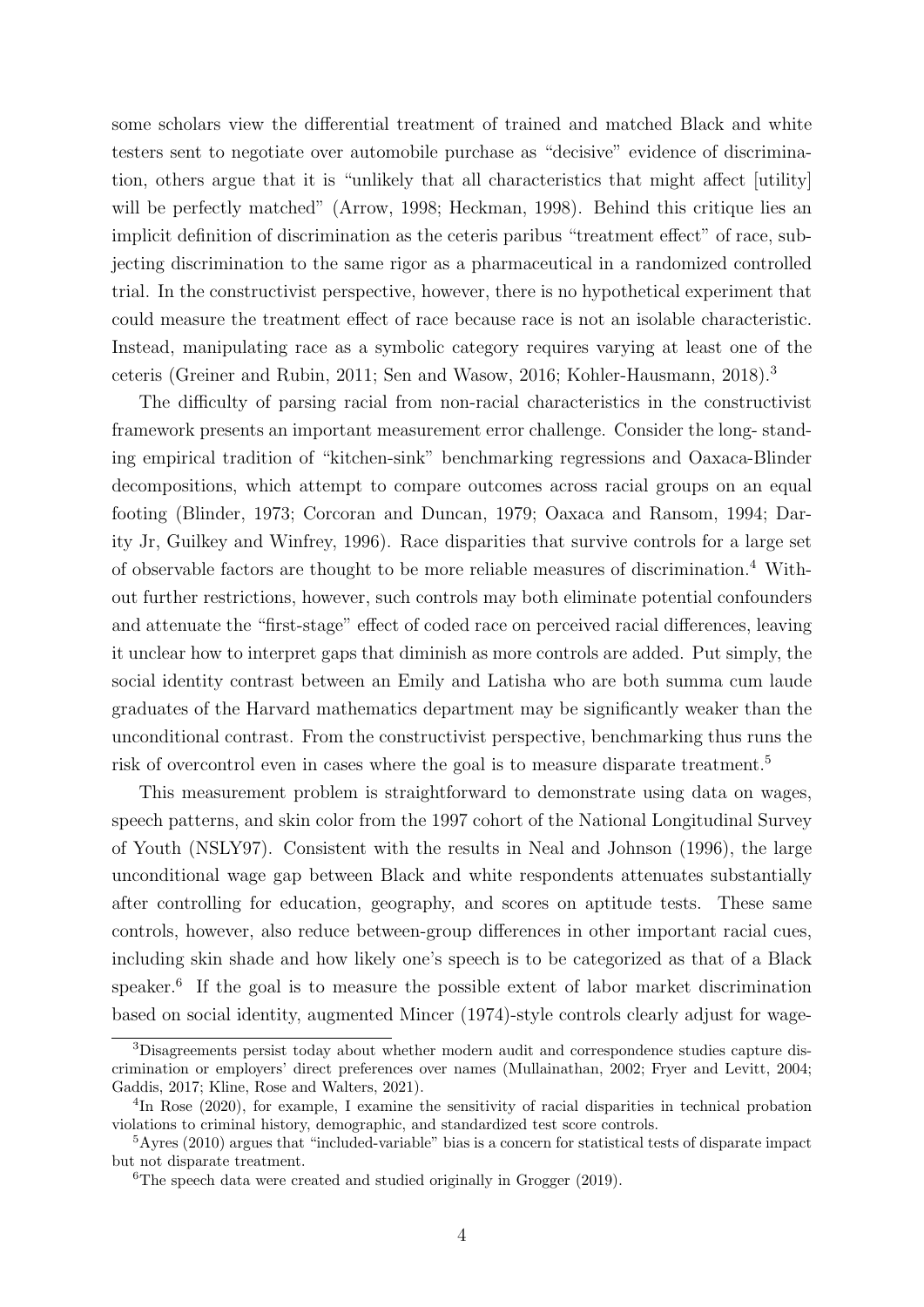relevant skills and adjust the implicit social contrasts across workers. Indeed, if distinctive speech is taken as the relevant determinant of social identity, then the reduction in the Black-white wage gap measured in Neal and Johnson (1996) would be 40% smaller.

One way out of the benchmarking morass is to take an explicit stand on what is decision relevant, thereby reducing the dimension of the problem. In Becker (1957)'s original analysis of labor market discrimination, for example, workers' marginal product fully characterizes their value to firms. Discrimination occurs when an employer acts as if the equally productive Black worker commands a higher wage. The researcher can therefore test for discrimination by finding sets of characteristics that yield diverging perceptions of race but hold utility fixed. Defining the set of decision-relevant factors, however, typically requires normative claims on what *ought* to matter to decision makers absent discrimination. Making these claims can be controversial. Moreover, decision makers do not typically directly observe latent traits such as productivity. They must instead make guesses about them using the characteristics they do see. Comparing two individuals with equal expected productivity to the agent poses further challenges, as I discuss below.

Finally, the constructivist model highlights an inherent tension in the classic distinction between "taste-based" and statistical motivations for discrimination. Statistical reasoning about decision-relevant unobservables based on perceived race necessarily reflects a coarsening of underlying characteristics—many people are inferentially grouped together as "Black" or "white" despite their underlying differences (Mullainathan, 2002; Fryer and Jackson, 2008; Bordalo et al., 2016). Yet these groupings are not necessarily neutrally or exogenously constructed. To the extent that who is seen as Black or white reinforces in part the social meaning of race, group-based reasoning at the expense of within-group heterogeneity is difficult to cast as a purely statistical exercise and may no longer be the efficient solution to a decision problem under uncertainty.

Studying discrimination empirically therefore requires institutional or normative restrictions on what information affects preferences and racial perceptions and how. Many disagreements about whether and when discrimination has been reliably identified empirically, the nature of its motivations, and what to do about it stem from disagreements about what such restrictions are reasonable. Since many battles over discrimination occur in courtrooms, one might expect the law to offer sharper guidance on how to define and measure race and discrimination. As I detail below, however, the same difficulties that challenge empirical discrimination research reappear in legal contexts. Though decades of legal contests have produced multiple theories of discrimination and evidentiary standards, in many cases what it means to say legally that an action was illegally taken "because of" race remains unclear.

These arguments should not be construed as claims that race and racial discrimination are not pressing and real social problems. The fact that social identity is constructed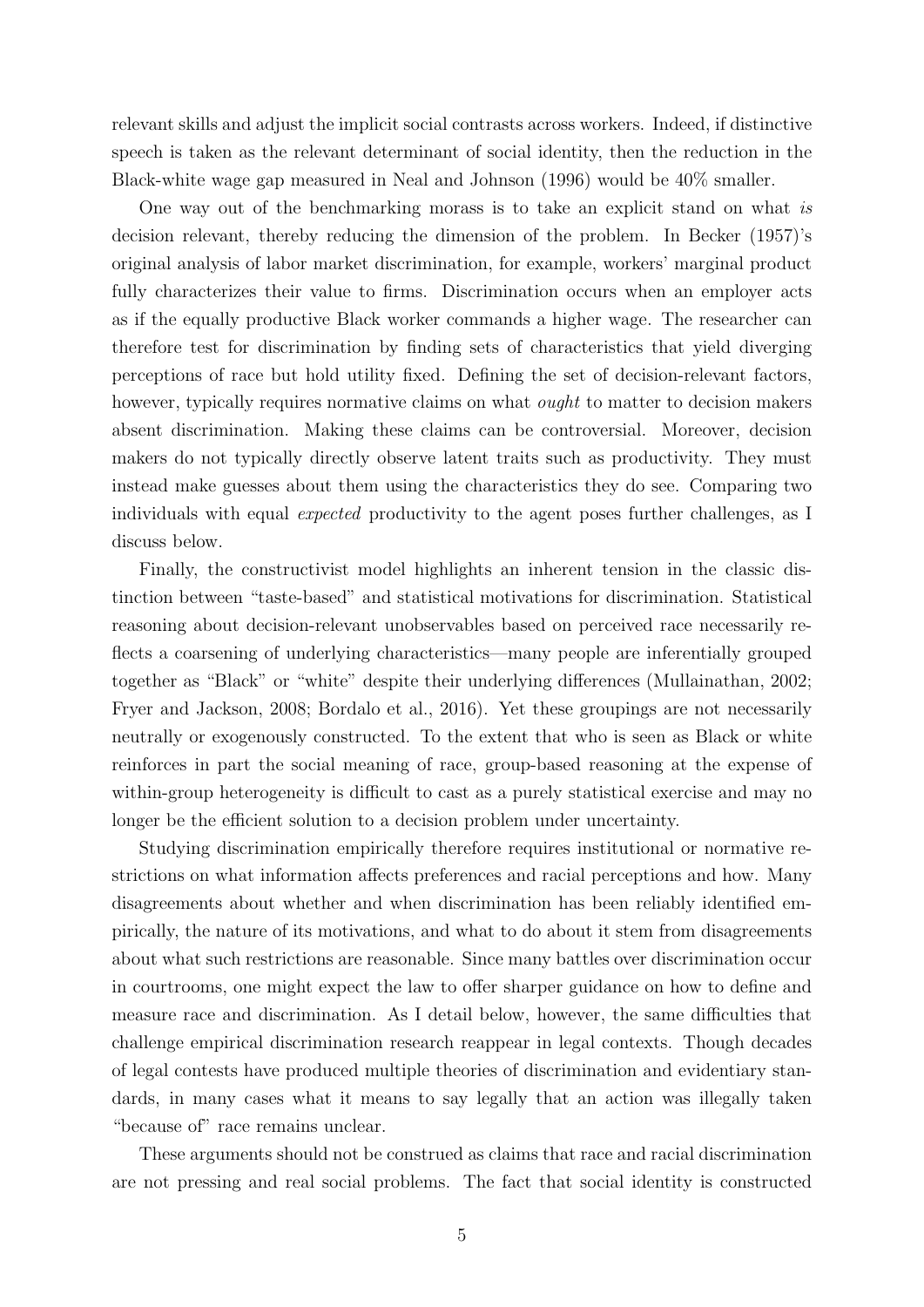does not make its impacts on individuals' and society's well-being any less sharply felt. And while one can imagine a universe in which the social meaning of race were radically different, we live, for better or (more likely) for worse, in this one, where historical and social processes have shaped social identities in particular ways. Nor is the objective here to argue that individuals' internal notions of identity are unimportant or wrong in any sense. Rather, my objective here is to encourage empirical researchers to think critically about what their data tell us about how members of different racial groups are treated and also how membership in these groups is constructed and perceived.

In what follows, I begin with a review of theoretical and empirical research on racial identity. The goal here is not to be comprehensive. Instead, I focus on a subset of key ideas and results that underscore the quantitative importance of constructivist ideas. I then discuss how legal notions of discrimination, from which recent empirical research draws much inspiration, grapple with the meaning of race. Finally, I sketch the model of discrimination introduced above and discuss its implications for applied research. I conclude with some suggested solutions and directions for future work.

## 1 What is race?

Two broad theories have dominated scholarship on race, each with its own important implications for empirical research on discrimination.<sup>7</sup> The first, often dubbed "essentialism," views race as a primarily biological taxonomy of people: one's race is a fixed set of natural characteristics determined primarily by ancestry. These views have strong ties to the history of slavery and colonialism, underlie many arguments for racial supremacy, and were of deep interest to eugenicists. One can see clear traces of essentialism in American racial classifications, such as a Louisiana law passed in 1970 that decreed anyone with at least one thirty-second or more "Negro blood" was legally "Black."<sup>8</sup>

Yet Louisiana's law also highlights an important challenge to essentialist ideas: borders between seemingly "natural" racial categories are fundamentally arbitrary. Why draw the line at one-thirty second? What, exactly, is "Negro blood"? The second prominent theory—constructivism—argues that such confusion arises because no natural and essential racial taxonomy exists. Racial classifications such as "Black" and "white" in

<sup>&</sup>lt;sup>7</sup>I provide an extremely brief overview of these complex topics here. For more thorough introductions, see, for example, the discussions in Zuberi (2001), Bonilla-Silva (1999), Sen and Wasow (2016), Emirbayer and Desmond (2021), and Kohler-Hausmann (2018). Sewell (2021) provides an overview of empirical issues in discrimination research in sociology.

<sup>8</sup>Desmond and Emirbayer (2009) relate this story about Louisiana's law: "In 1982, Susie Guillory Phipps sued Louisiana for the right to be White. She lost. The state genealogist discovered that Phipps was the great-great-great-great-grandchild of a White Alabama plantation owner and his Black mistress and, therefore—although all of Phipps's other ancestors were White—she was to be considered 'Black.'" United States v. Bhagat Singh Thind, 261 U.S. 204 (1923) provides an earlier example of legal ambiguity over the definition of race. Thind sued for the right to claim naturalized citizenship, which was restricted to "free white persons," under the claim the he was "Aryan." The court rejected his claim.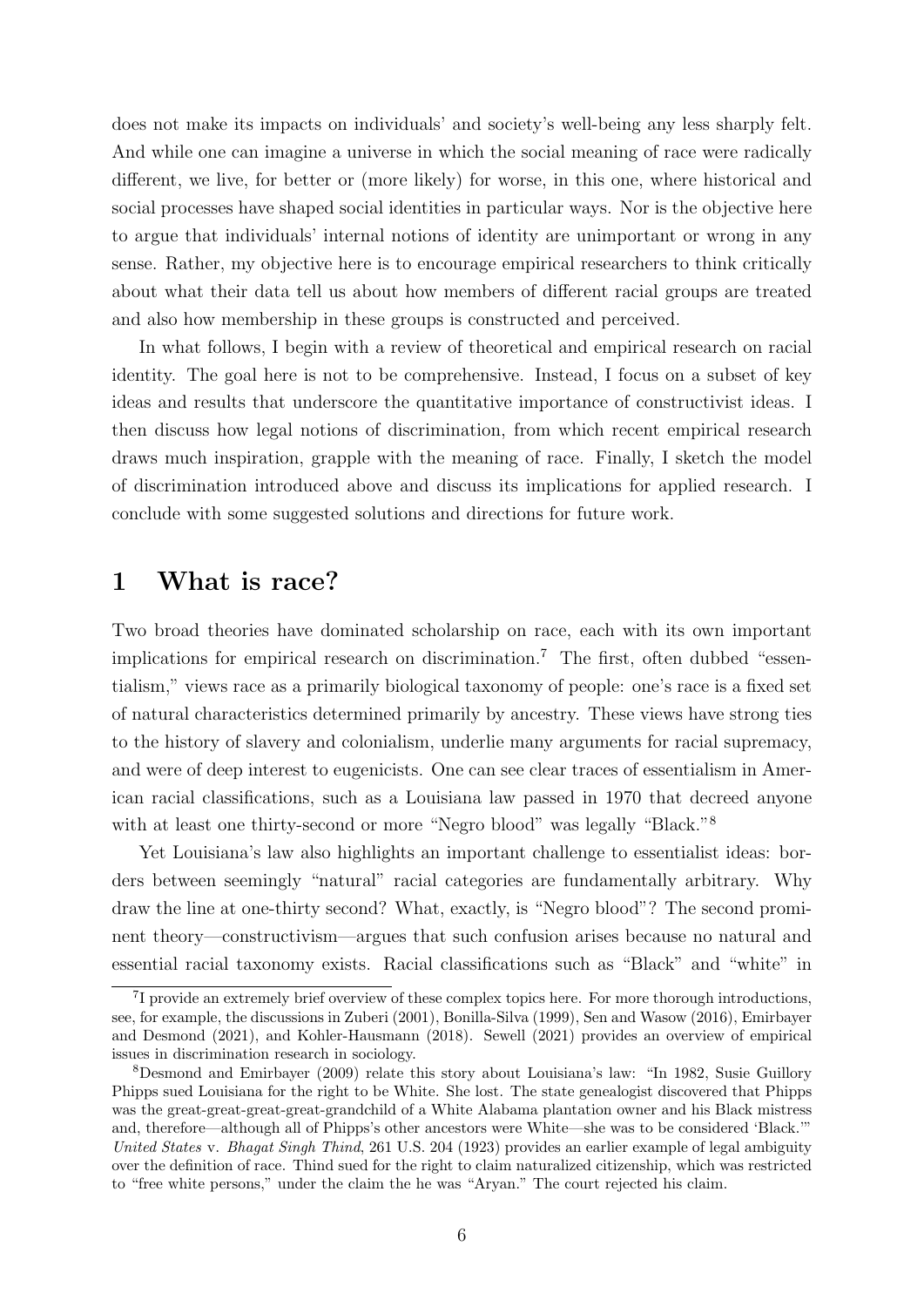the U.S. represent social classifications forged by long-standing social and political processes intimately tied to the history of chattel slavery, the legacy of Jim Crow, the War on Drugs, the rise of mass incarceration, and persistent socio-economic divides. Through these processes, certain physical and contextual markers—particularly, but not solely, the color of one's skin—became markers of social difference and social identity. Race, in the constructivist view, refers to these social categories and their attendant social meanings, not to one's genetics or ancestry directly.

While constructivist views are the product of relatively modern qualitative and theoretical scholarship, growing quantitative empirical evidence calls for more nuance than allowed by treating race as an unambiguous demographic category. For one, simply assigning basic racial labels to people is non-trivial. For example, Liebler et al. (2017) find that 6% of people changed race and Hispanic-origin responses between the 2000 and 2010 Decennial censuses, including 6% of people reported as non-Hispanic Black in 2000. Innumerable other examples illuminate how cleanly defining where the boundaries of racial categories fall and who belongs where is not a simple exercise (Kennedy, 2012; Davenport, 2016). Between 2000 and 2020, for example, the number of people who identified as Native American nearly doubled, according to census figures.

Some may object that much purported racial fluidity is concentrated among people from multi-racial families or with Hispanic origins who appear racially "ambiguous." Yet racial labels appear to be not only flexible generally but also responsive to simple social and contextual factors, pointing to a deeper fluidity in how race is interpreted and perceived. Studying the 1979 National Longitudinal Survey of Youth cohort, Saperstein and Penner (2012) report that changes in both self-reported and interviewer-assigned race are associated with job loss, marriage, incarceration, and other major life events.<sup>9</sup> Charles and Guryan (2011) report similar fluidity and sensitivity to earnings and education in the Current Population Survey, while Cornwell, Rivera and Schmutte (2017) show that changes in racial classifications in Brazil are associated with wage changes. In yet another context, Blouin and Mukand (2019) find that the salience of ethnic identity is sensitive to government propaganda.

Thus even in cases where demographic racial labels remained unchanged, social cues likely affect perceptions of how *cleanly* an individual belongs to particular social categories. Gaddis (2017) makes this point clearly when studying perceptions of names more commonly given to children of Black mothers. Children named Bria and Tamika are equally likely to be recorded as Black on birth records (roughly 80%), yet mothers of Bria are nearly four times more likely to have some college education. Less than 30% of Gaddis' survey respondents associated being Black with the name Bria, however, while

<sup>9</sup>Alba, Insolera and Lindeman (2016) argue that much of the racial fluidity documented in Saperstein and Penner (2012) is concentrated among respondents with mixed racial family backgrounds. Regardless, shifting racial identify seems to be a real feature of the NSLY data.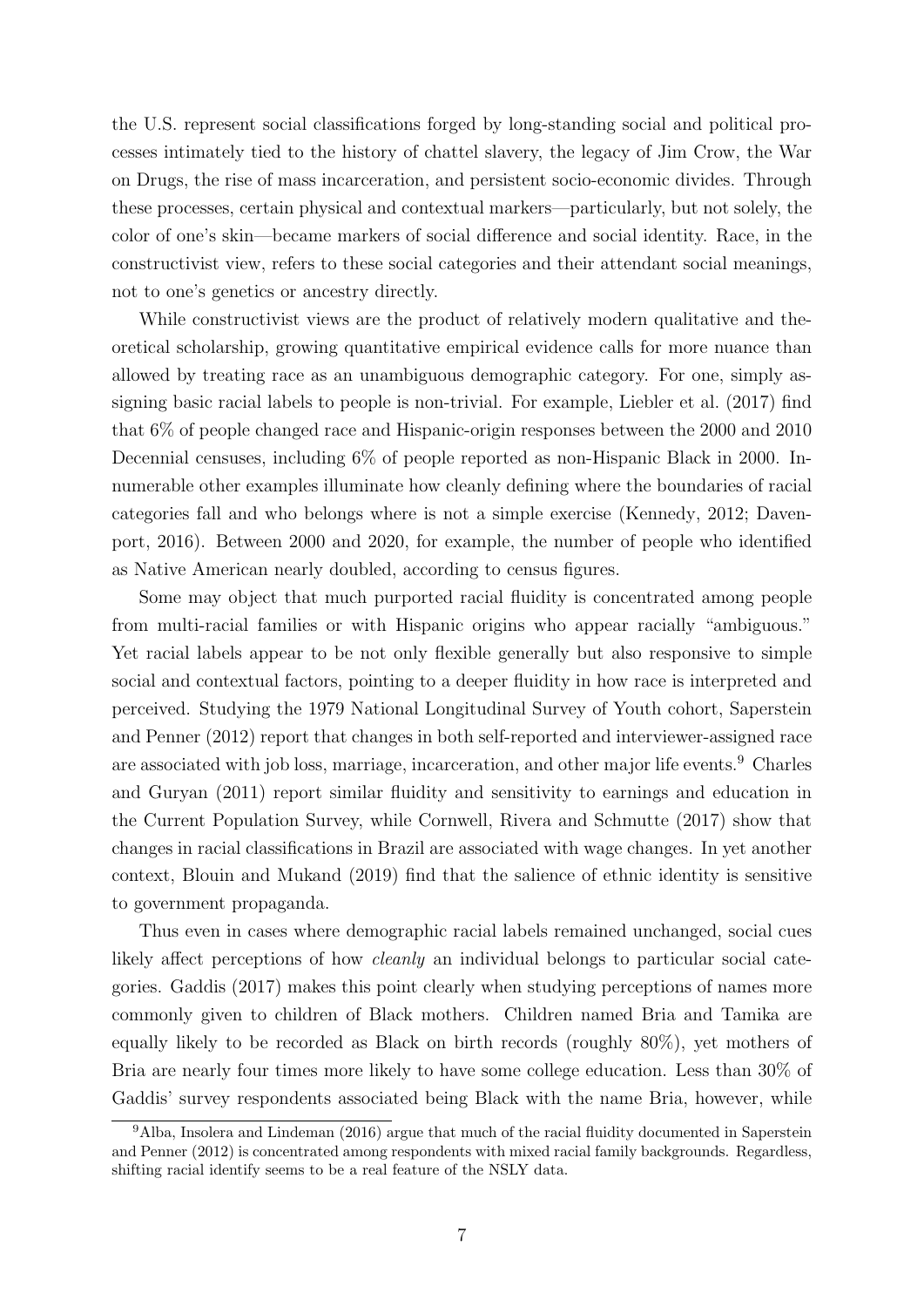close to  $90\%$  did so for Tamika.<sup>10</sup> The results strongly suggest that "Blackness" for many respondents is more closely associated with social class than straightforward demographic measures, a pattern noted in many analyses of the intertwined roles race and class play in contemporary inter-group relations (Jaynes, 2004).

Related work shows that physical markers—and skin tone in particular—play an important role in determining social identity among those widely viewed as members of the same race (Monk Jr, 2021). Among those who identify as Black, dark skin is more closely associated with low social status and negative stereotypes about ability and criminality, a phenomenon known as colorism. A pointed example comes from popular media. When Time Magazine reported on the "American Tragedy" of O.J. Simpson's murder trial, editors darkened Simpson's skin in the mug shot splashed across the magazine's cover. Rarely is the feedback loop from social stigma to perceived race so plainly documented.<sup>11</sup>

The phenomenon of "passing" provides yet another instructive window into the constructed nature of racial categories. Passing is the act of signaling with physical and contextual cues—by, for example, whistling Vivaldi while walking the streets at night—that an outside observer should not apply the naive social classification they might otherwise. Passing recognizes that race is, in part, a performance: "You are not Black because you are (in essence) Black; you are Black... because of how you act... because of how you juggle and combine many differently racialized and class(ed) actions (walking, talking, laughing, watching a movie, standing, emoting, partying) in an everyday matrix of performative possibilities" (Jackson Jr, 2010). Naturally, when social categorization is manipulable, members of stigmatized groups face incentives to present otherwise when the benefits outweigh the costs (Kim and Loury, 2019). Doing so is only possible because racial social categorization is not strictly tied to innate physical characteristics.

Of course, individuals also have their own notions of racial identity. When census surveys ask a respondent to declare themselves as white, Black or African American, American Indian or Alaska Native, Chinese, Filipino, Asian Indian, Vietnamese, Korean, Japanese, Native Hawaiian, Samoan, Chamorro, other Asian, or other Pacific Islander, or some other race,<sup>12</sup> they likely use a variety of facts about themselves and their experiences to do so. One's own racial identity is not typically directly observed, however. And even if it were, what matters for discrimination is not how a person views themselves but how they are viewed by others.<sup>13</sup>

<sup>10</sup>Similar comparisons are possible with other distinctively Black names and for men, such as Kimani versus Latoya or Reginald versus Tyrone.

<sup>&</sup>lt;sup>11</sup>The photo editor who produced the cover denied any racial motivations and claimed he darkened the photo "much like a stage director would lower the lights on a somber scene" (Angeletti and Oliva, 2010).

<sup>&</sup>lt;sup>12</sup>These are the categories available on the 2020 Census form.

<sup>&</sup>lt;sup>13</sup>In some cases, these two notions of identity may correspond closely. Regardless of the degree of congruence, however, measuring the contributions of discrimination to the disparities in outcomes of those who view themselves as members of one racial category or another is still a well-defined exercise.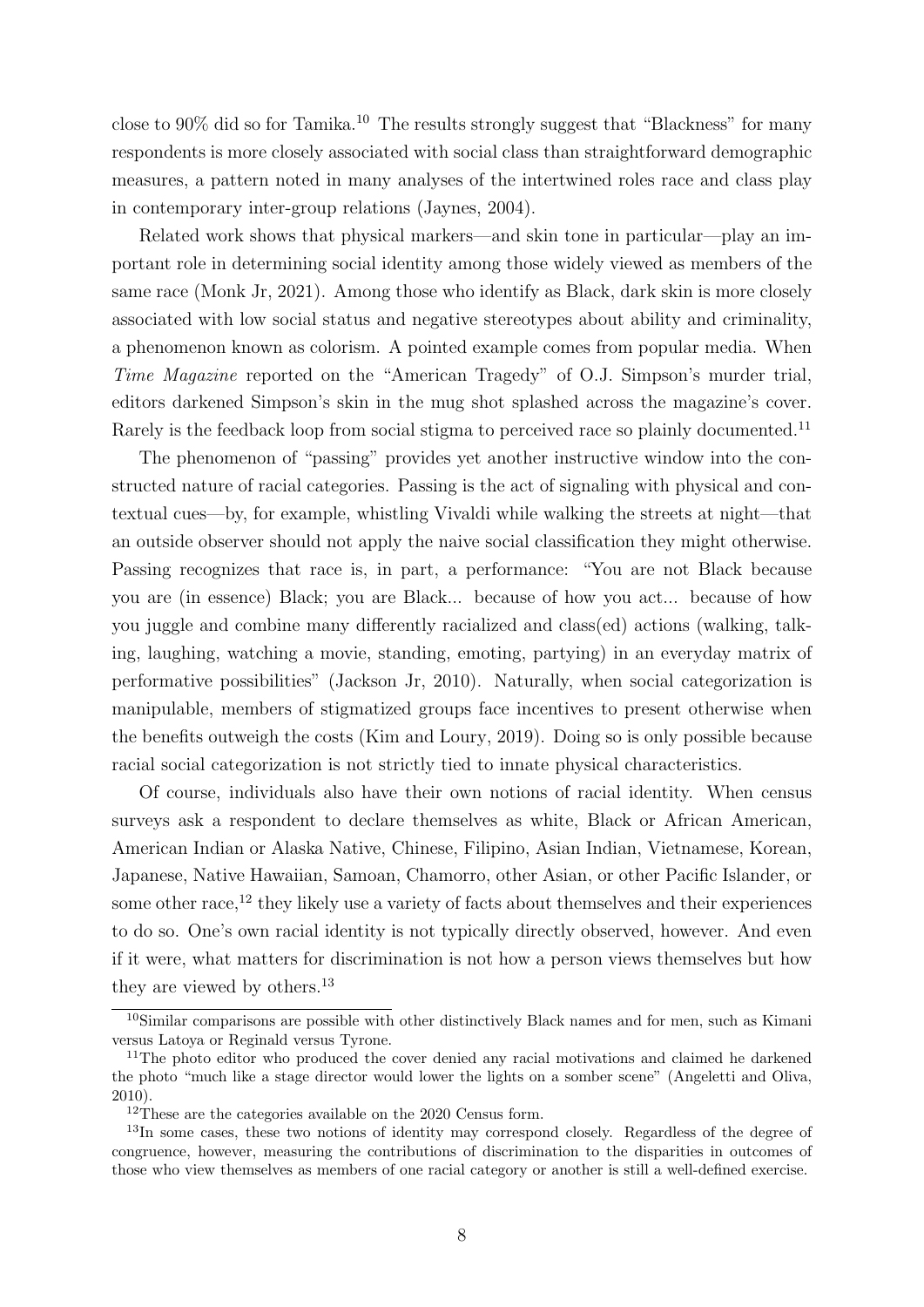Many quantitative and physical scientists continue to view race primarily in biological terms (Morning, 2007). Much research in economics implicitly adopts this view, treating race as a fixed demographic characteristic readily measured by categorical variables. Yet economic theory on the nature of identity has long recognized the constructed and manipulable nature of race as a social category. And for decades, quantitative researchers have argued the extent to which talking about the "effect" of race is logically coherent in an essentialist paradigm (Greiner and Rubin, 2011).

Putting aside philosophical issues of causality, however, the constructivist challenge to empirical discrimination research is this: Do we intend to ask whether an agent treats an individual differently because of his skin color, as if manipulation of that single trait alone would lead to different outcomes? Or do we intend to ask whether an agent treats an individual differently because a constellation of physical and contextual features strongly suggest they belong in a social category that has particular meaning to the decision maker? I argue it is the latter. This article explores the import of taking this idea seriously.

## 2 What is race and discrimination under the law?

Since many battles over race and discrimination are fought in courtrooms, one would think the law offers more clear-cut guidance for empiricists. This section argues that, unfortunately, it does not. The Constitution's Fourteenth Amendment, the basis for cornerstone racial civil rights cases, including Brown v. Board of Education, Loving v. Virginia, and Shelley v. Kraemer, makes no mention of race, color, or ancestry and their meaning.<sup>14</sup> The nation's most comprehensive civil rights legislation, the 1964 Civil Rights Act, prohibits discrimination in public facilities and programs, public education, and employment by restricting differential treatment "on the basis of," "because of," "on the ground of," "on account of," or "by reason of" race, color, religion, sex, or national origin. No definition is given of race, aside from an implicit differentiation from color, nor is the meaning of terms like "because of" elaborated.

In light of this ambiguity, substantial case law has developed interpreting when exactly behavior falls afoul of the legal protections against discrimination. Two distinct doctrines have emerged. The first—disparate treatment—covers *intentional* discrimination and is intimately tied to the Fourteenth Amendment's promise of "equal protection." The most obvious disparate treatment cases occur when documentary evidence makes race's role as a motivating factor explicit. In the infamous case of Foster v. Chatman, for

<sup>14</sup>"All persons born or naturalized in the United States, and subject to the jurisdiction thereof, are citizens of the United States and of the State wherein they reside. No State shall make or enforce any law which shall abridge the privileges or immunities of citizens of the United States; nor shall any State deprive any person of life, liberty, or property, without due process of law; nor deny to any person within its jurisdiction the equal protection of the laws."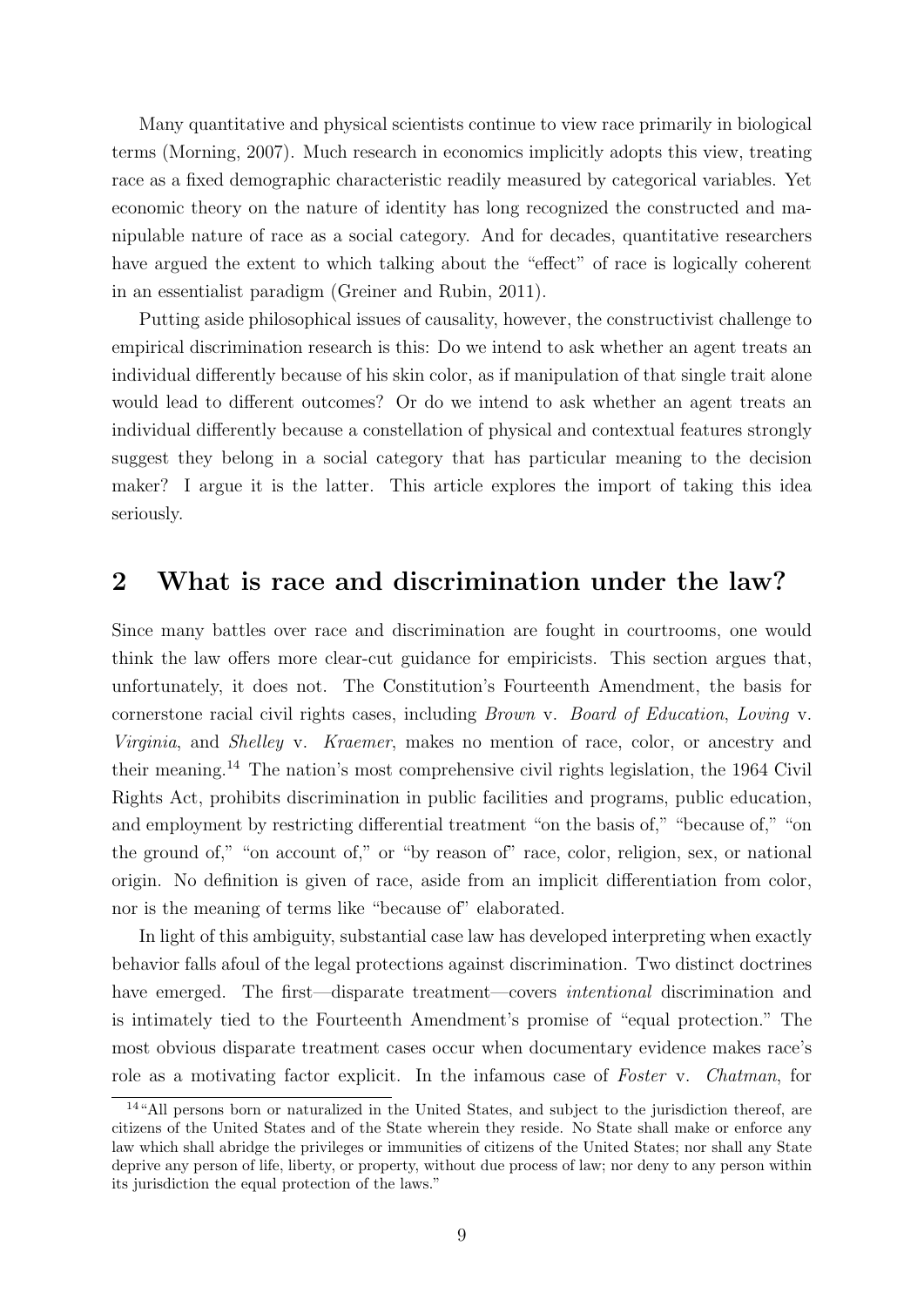example, the Supreme Court ruled that Georgia prosecutors had unconstitutionally struck all prospective Black jurors in Timothy Foster's murder trial. Key to the case were several things that the prosecutors did: wrote notes highlighting which jurors were Black; circled juror's races on their questionnaires; labeled jurors as "B#1," "B#2," etc.; and wrote an annotation stating "No Black Church" near the name of one Black juror's place of worship.

There is little to debate in such cases.<sup>15</sup> Race clearly played an illegal role in the decision regardless of whether it referred to an essential or constructed trait of the prospective jurors. Yet the law also recognizes that discrimination can be proved without "smoking gun" evidence of the relevant party's state of mind. Circumstantial evidence is frequently used to establish disparate treatment (Teamsters v. United States, 431 U.S. 324, 1977), typically using frameworks that leave discrimination as the residual explanation after eliminating plausible alternatives (McDonnell Douglas Corp. v. Green, 411 U.S. 792, 1973).<sup>16</sup> In fact, statistical disparities alone can establish evidence of disparate treatment that must be the result of discrimination unless otherwise explained (Hazelwood School Dist. v. United States, 433 U.S. 299, 1977).<sup>17</sup>

These frameworks illustrate how the law has essentially dodged the definitional challenges. Discrimination has occurred unless the employer can explain why *something else* motivated an adverse outcome for a protected worker. Whether a plaintiff can actually claim membership in a protected category is rarely contested. Nor have employers argued that their behavior cannot be discriminatory because they did not view the plaintiff as a member of the class.<sup>18</sup> The heart of many cases thus lies in what characteristics are and are not job relevant and which are and are not racial characteristics. Naturally, there is no bright line rule that can be universally applied, and as such, legal definitions of discrimination face many of the same empirical challenges faced by the benchmarking exercises I highlight below.

The second core legal doctrine—disparate impact—covers cases of "unintentional" discrimination, or situations when polices and behaviors that are "fair in form, but dis-

<sup>&</sup>lt;sup>15</sup>Much of the argument in the Foster case centered on whether the prosecutors actually assigned to the case had made the notes.

<sup>&</sup>lt;sup>16</sup>The court held that Green, a Black mechanic passed over for new positions despite his qualifications, had established a presumption of intentional discrimination by demonstrating that a) he belongs to a protected group, b) he was qualified for the position but rejected, and c) the employer continued to seek applicants with similar qualifications afterwards. The burden then fell on McDonnell Douglas to articulate "some legitimate, nondiscriminatory reason for the employee's rejection."

<sup>&</sup>lt;sup>17</sup>The Hazelwood case centered on whether the district's share of Black teachers was suspiciously low. The majority held that "where gross statistical disparities can be shown, they alone may, in a proper case, constitute prima facie proof." Quoting an earlier case (Castenda v. Partida), the opinion also defined approximate standards for statistical significance: "'as a general rule for such large samples, if the difference between the expected value and the observed number is greater than two or three standard deviations,' then the hypothesis that teachers were hired without regard to race would be suspect."

<sup>18</sup>Onwuachi-Willig and Barnes (2005) argue that an employer who discriminates against racially distinctive names such as Latisha or Jamal violates the Civil Rights Act regardless of the self-identified race of the name's owner.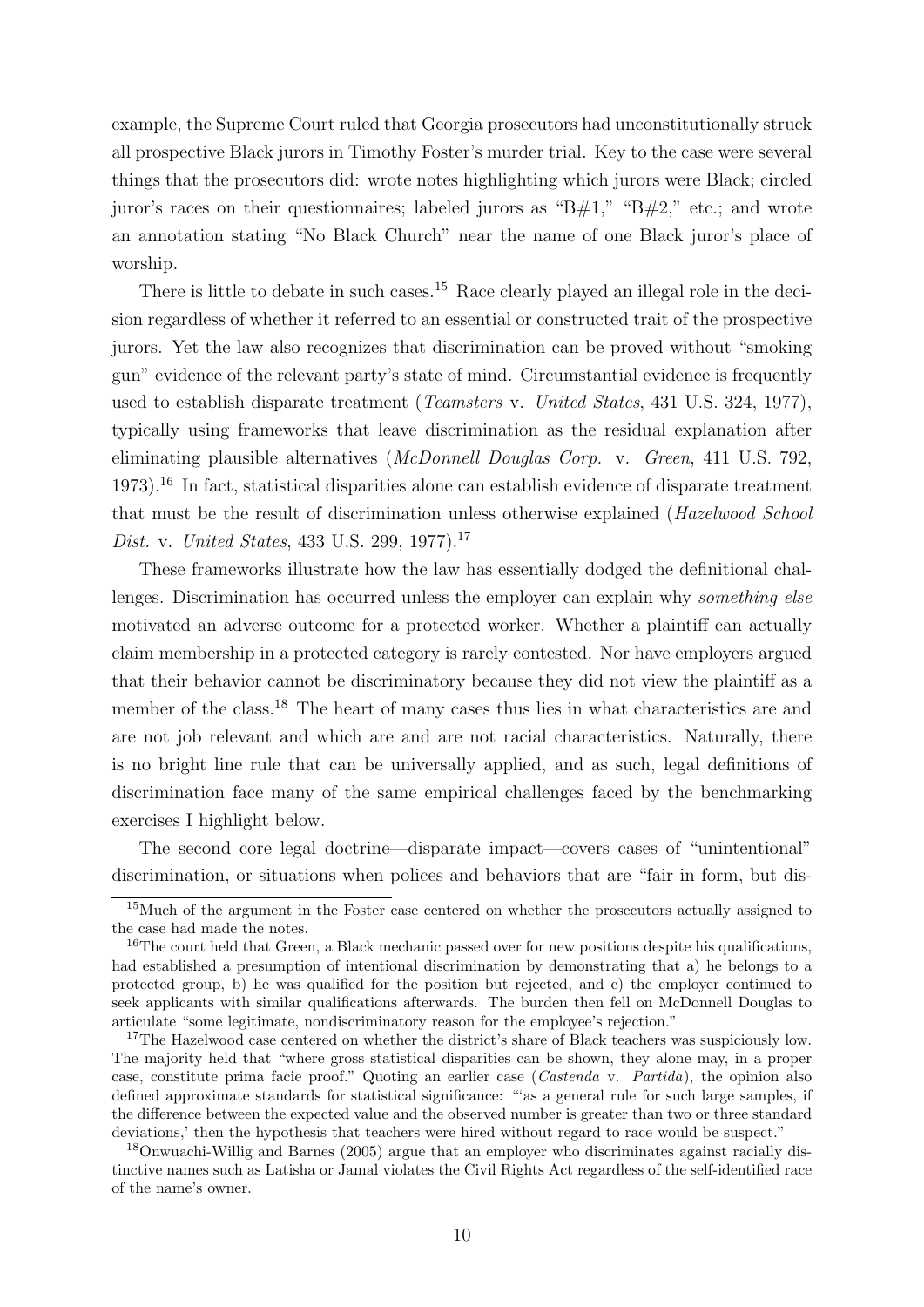criminatory in operation" ( $Griggs$  v. Duke Power Co., 401 U.S. 424, 1971). Title VII's disparate impact law prohibits facially race-neutral policies, such as Duke Power's requirement that employees have a high school degree and minimum scores on aptitude tests to be eligible for promotion, if they have a "disproportionate" impact on a protected group and are shown not to be job related. However, the disparate impact doctrine typically sidesteps complicated issues of the meaning of race as well. In fact, because differences in treatment need not happen "because of" race at all, a claim simply requires pointing to a specific policy that causes a significant disparate impact based on race (as the plaintiff's identify). Even if the policy serves some business purpose, the plaintiff can still prevail by demonstrating that the employer refuses to adopt an alternative policy with less disparate impacts that meets the same needs.<sup>19</sup>

It is worth noting that without explicit evidence of intent, the distinction between disparate impact and disparate treatment can be tricky to make. Advertising job vacancies with the admonishment that "dark-skinned workers need not apply" would be difficult to justify as "fair in form" regardless of the business necessity and would likely constitute disparate treatment. A blanket ban on candidates from historical Black colleges and universities (HBCUs), on the other hand, might support a disparate impact claim since some HBCU graduates identify and are viewed as white. Then again, not all Black individuals have dark skin, nor do all white individuals have light skin. And a policy against hiring HBCU graduates may be ultimately motivated as either a practical means to intentionally discriminate, by race-neutral beliefs about the quality of all candidates from HBCUs, or both.

Finally, though I have discussed "the law" generally in this section, it is important to note that the legal system does not treat discrimination in all domains equally. Employment discrimination is especially developed due to the special provisions in Title VII and the Civil Rights Act's creation of the Equal Employment Opportunity Commission. For example, Title VI, the part of the Civil Rights Act that prohibits discrimination in federally funded programs, has no disparate impact provisions, which were only added to Title VII in 1991.<sup>20</sup> In all contexts, however, it seems that the law offers relatively little guidance to empirical researchers about how to operationalize modern views of race.

<sup>&</sup>lt;sup>19</sup>A simple example comes from *Bradley v. Pizzaco of Nebraska, Inc.*, 7 F.3d 797, 799 (8th Cir. 1993), where the court ruled that Domino's Pizza's no-exceptions policy against beards discriminated against Black men, who are disproportionately affected by pseudofolliculitis barbae, a painful skin condition that makes shaving difficult, and served no legitimate business purpose.

<sup>&</sup>lt;sup>20</sup>Writing for the majority in *Alexander* v. Sandoval, 532 U.S. 275 (2001), Justice Scalia argued that it is "beyond dispute—and no party disagrees—that [Title VI] prohibits only intentional discrimination," and citing Regents of Univ. of Cal. V. Bakke, 438 U. S. 265 (1978), he noted that it "proscribe[s] only those racial classifications that would violate the Equal Protection Clause." Scalia noted, however, that federal agencies are free to promulgate and enforce their own disparate impact regulations, and many do.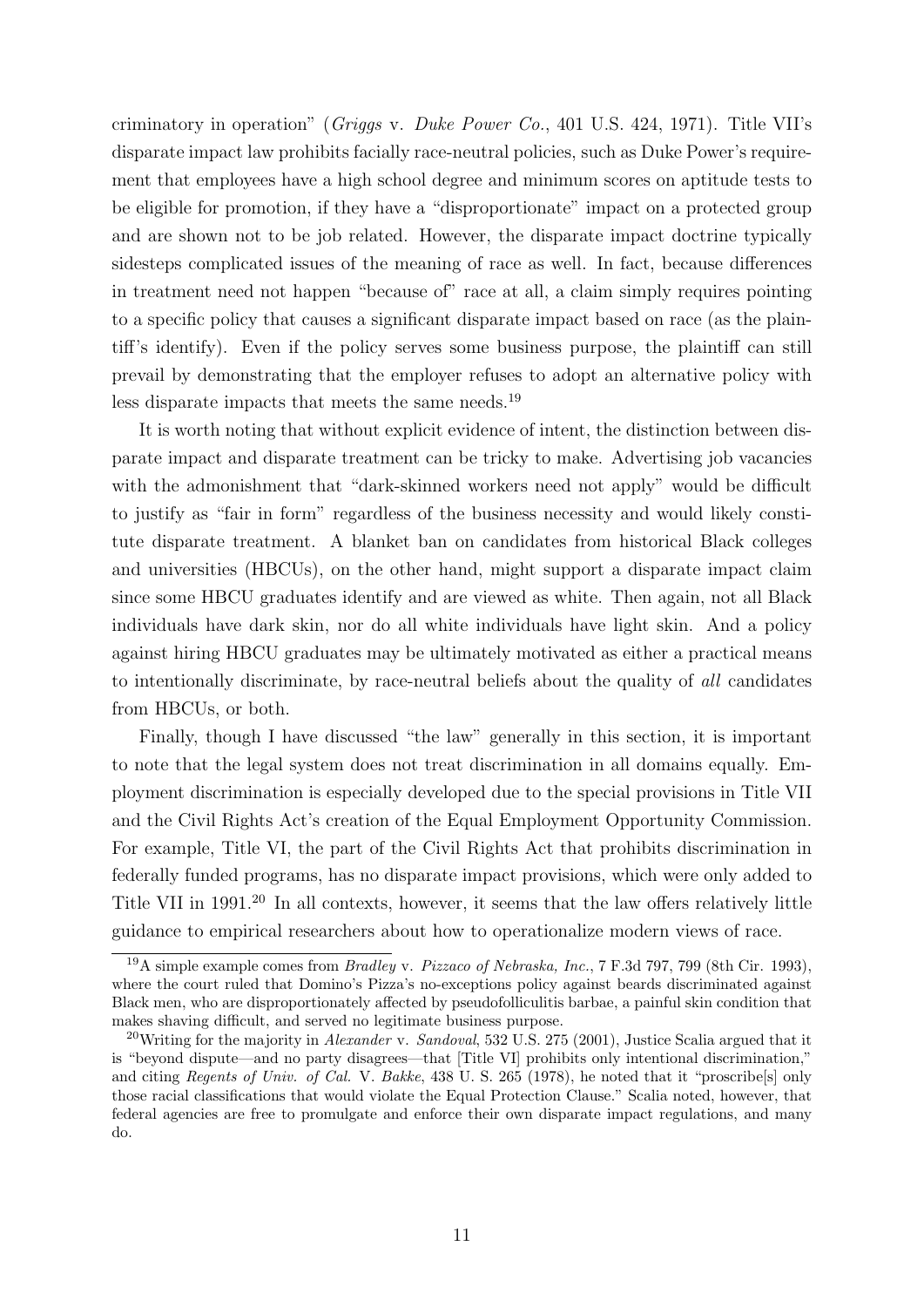## 3 A constructivist model of discrimination

This section formalizes the constructivist perspective on race in an explicit but simple model. The model recognizes that race is not an independent characteristic but rather is a function of how those characteristics are perceived in particular contexts and by particular people. I then discuss the model's implications for identifying discrimination in common empirical settings.

#### 3.1 The race function

To model the process of racial social categorization, I first introduce a race function that maps individual characteristics into perceived membership in racial social identities. Specifically, a decision maker observes a set of characteristics  $X$ . For example, a bail judge deciding whether to grant pretrial release may observe a defendant's skin color, criminal history, defense attorney's arguments, attire, hair texture, etc. Not all characteristics are necessarily observed by the researcher: X can be partitioned into  $[X_1, X_2]'$  to reflect observed and unobserved factors.

The race function  $r(X) : \mathbb{R}^p \to [0,1]$  captures how these characteristics affect perceived membership in racial social categories. For simplicity, social categories are modeled as binary continuum—i.e., from the most "white" to the most "Black"—but in principle could instead be represented as a simplex of arbitrary dimension. As discussed above, r reflects social classification, not demographic classification or individuals' internal identities. That is, it reflects "a process of bringing together social objects or events in groups which are equivalent with regard to an individual's actions, intentions, attitudes and systems of beliefs" (Tajfel, 1974). Classification need not be stable over time, consistent across individuals, intentionally constructed by agent, or even explicitly known to them. And while in some cases classification may serve as a useful heuristic for making judgments under uncertainty (Fryer and Jackson, 2008), even under full information the agent still perceives and interprets social identity.

After observing individual characteristics and perceiving race, the agent takes an action  $a \in A$ . The bail judge, for example, can decide to release the defendant on their own recognizance, set monetary bail, or deny pretrial release all together. Their utility from action a depends on the action, perceived race, and individual characteristics:  $U(a, r(X), X)$ . The agent maximizes utility by selecting the best action given r and X.

Allowing utility to depend on X captures the direct effects of individual characteristics on the decision. The judge, for example, may face guidelines specifying that defendants arrested for violent crimes should be denied release by default. She may also be swayed by the defense attorney's attestations that the defendant presents no risk to the community, observe a recommendation produced by an algorithm, factor in the defendant's poverty when setting a bail amount, etc. The judge may also value individual factors for the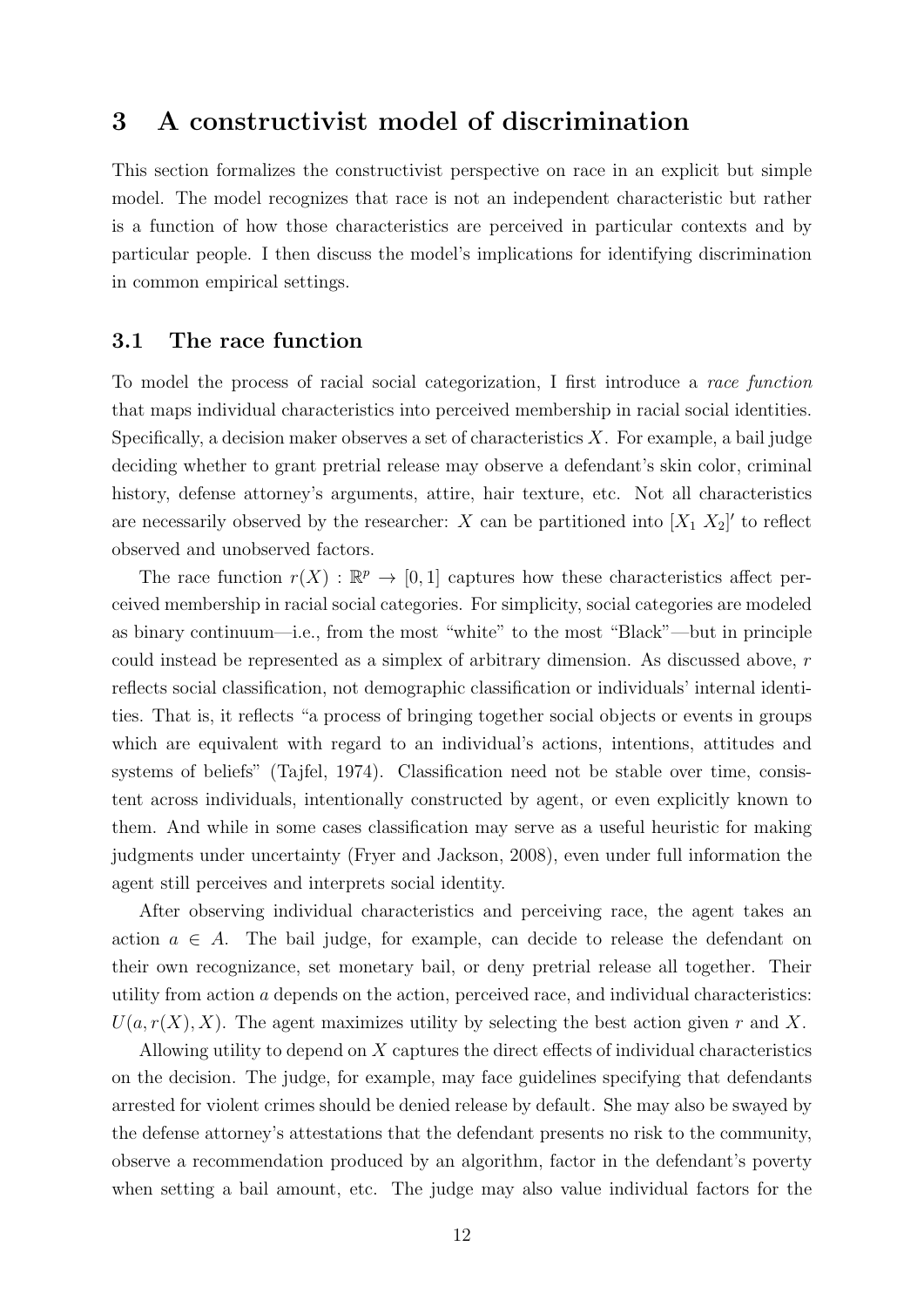signal value about an ultimate, latent objective, like the potential for pretrial misconduct. Utility from detaining individuals with a prior history of pretrial misconduct, for example, may be higher because the judge believes these individuals are more likely to misbehave again.

Utility also depends directly on perceived race. It may do so first because of explicit or implicit prejudice, however motivated. For example, if the judge views themselves as white, they may consciously or subconsciously seek to treat members of the racial "outgroup" more harshly (Luttmer, 2001; Chen and Li, 2009; Feigenberg and Miller, 2021). The direct effects of perceived race thus reflect preferences in the sense of Becker (1957). Responding to someone's race directly captures a "taste" for discrimination utility from a given action is simply higher or lower because of perceived race. Allowing for this effect captures the most uncontroversial form of discrimination.

Perceived race may also affect utility because the agent uses racial categories to make inferences about relevant unobservables. The judge may believe, for example, that white defendants are more likely to be involved in drug than violent crime and thus feel more comfortable releasing them on their own recognizance. These beliefs may be correct, on average, or reflect distorted views of between-group differences (Bordalo et al., 2016). When reasoning based on social categories, what matters is whether the agent views an individual as Black or white and their beliefs about the behaviors and traits of both groups; the specific characteristics that produced the racial inference are glossed over. That is, it is a between-group inference rather than within. I return to the distinction between these two types of statistical inferences below.

The goal in discrimination research is to determine whether and how decisions depend on perceived race. Translating the model into the language of potential outcomes, one might let  $Y \in A$  reflect the utility-maximizing action taken by the decision maker. Potential outcomes  $Y(r, X)$  depend on individual characteristics and perceived race. The goal is to test whether  $Y(r, X) \neq Y(r', X)$  for some  $r \neq r'$ .

At this most general level, the identification problem is clear. Without additional restrictions on the functional form of  $U$  or  $r$ , it will not be possible to tell whether differences in decisions across individuals reflect differences in their characteristics or how their race is perceived, because r is an arbitrary function of  $X$ . Not only are potentially decision-relevant elements of X potentially correlated with race due to the covariance structure of observables (e.g., if the distribution of crime types is not evenly distributed across individuals with particular phenotypic traits), but decision-relevant elements of X may also *directly* affect perceived race (Freeman et al., 2011; Saperstein and Penner, 2012; Guryan and Charles, 2013).

The fundamental challenge to studying discrimination from the constructivist perspective is to overcome this identification problem. I discuss potential solutions further below. First, however, I highlight the basic implications of this model for common tests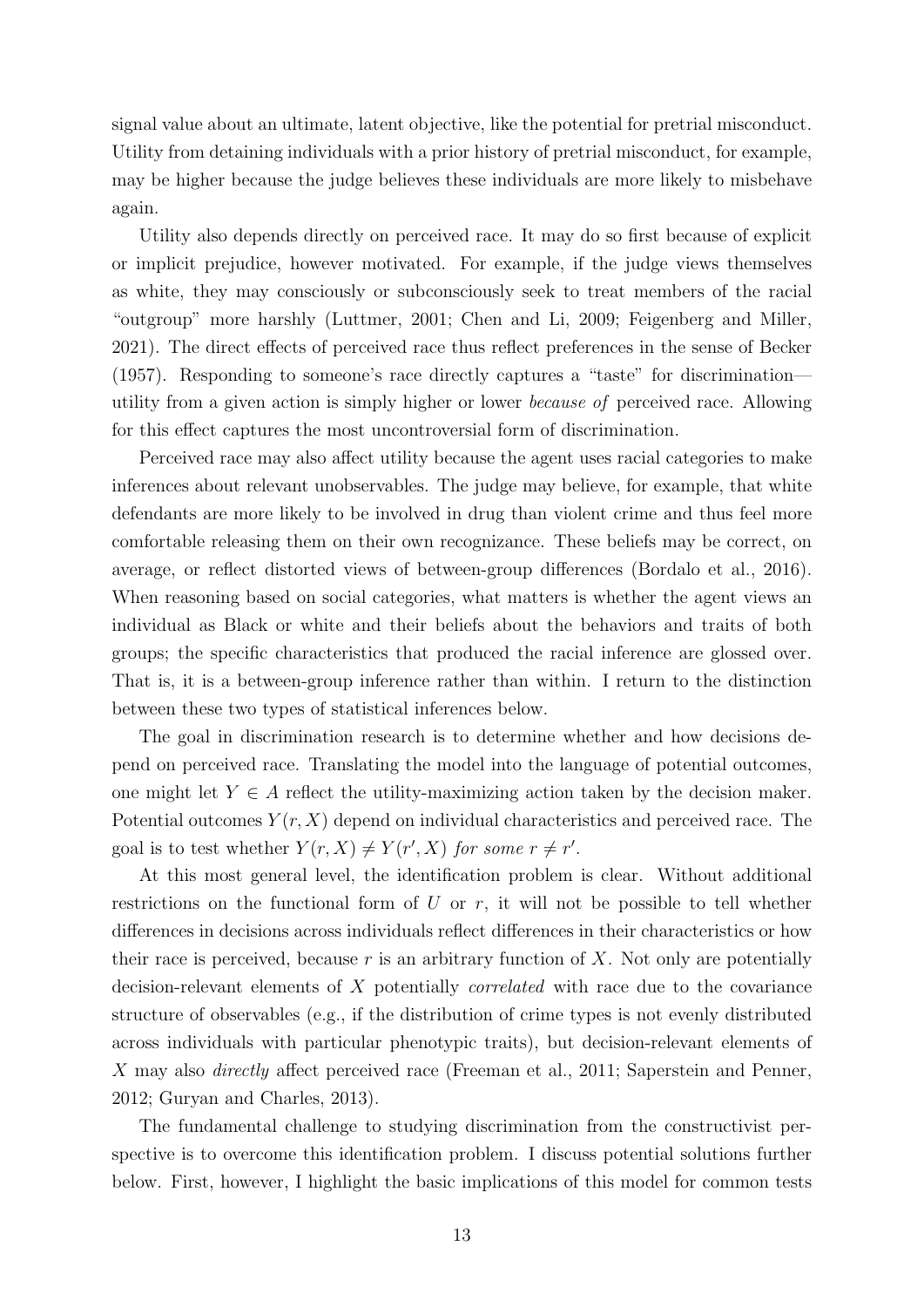and theories of discrimination.

#### 3.2 Benchmarking and the measurement problem

Empirical research typically confronts the challenge of decision-relevant observables and unobservables that correlate with perceived race by controlling for as many factors as possible when estimating the "effects" of race (Ayres, 2010). So-called benchmarking regressions are often thought to be more reliable when a particularly rich set of factors are accounted for, making it more likely that any residual differences in treatment are attributable to race and not some other non-racial factor. In cases where all factors observed by the decision maker are also observed by the agent, sufficiently flexible controls are often argued to identify the effect of race (and therefore discrimination) (Hangartner, Kopp and Siegenthaler, 2021).

Yet in most empirical benchmarking exercises, the data simply record categorical variables for race. Often these variables reflect the answer to a question asked of the individual in the data, as in census records. In other settings, racial data may reflect the categorization assigned by another observer. In addition to cases where reported race is intentionally manipulated to avoid scrutiny (Luh, 2019), coded race may also simply not correspond to race as perceived by the decision maker. As Guryan and Charles (2013) write:

A person calling herself Black, who is so noted by the analyst, may not be regarded as Black by the market actors with whom she interacts, and vice versa. Because discrimination research aims to determine whether people are treated differently by various market actors because of their race, knowing the race that observers ascribe to an individual would seem an important precondition for calling differential treatment discrimination.

This measurement problem interacts with the challenges of benchmarking in an important way. While conditioning on X may absorb differences in decision-relevant characteristics across individuals, it may also change the extent to which the decision maker views them as racially different. Imagine, for example, comparing bail decisions for two individuals who live in similar homes in the same neighborhood, went to the same high school and got the same grades, and have the same sets of tattoos, the same name, the same accent and patterns of speech, the same courtroom demeanor, the same jewelry and attire, and the same criminal conduct but differ in the color of their skin. The judge's decisions for these two individuals may be more similar than for two random individuals with different skin color. Yet the judge is also very likely to view the differences in social identity for the matched pair differently as well.

Controlling for successively more comprehensive sets of characteristics may therefore ensure that coded race is uncorrelated with potential confounds but also may attenuate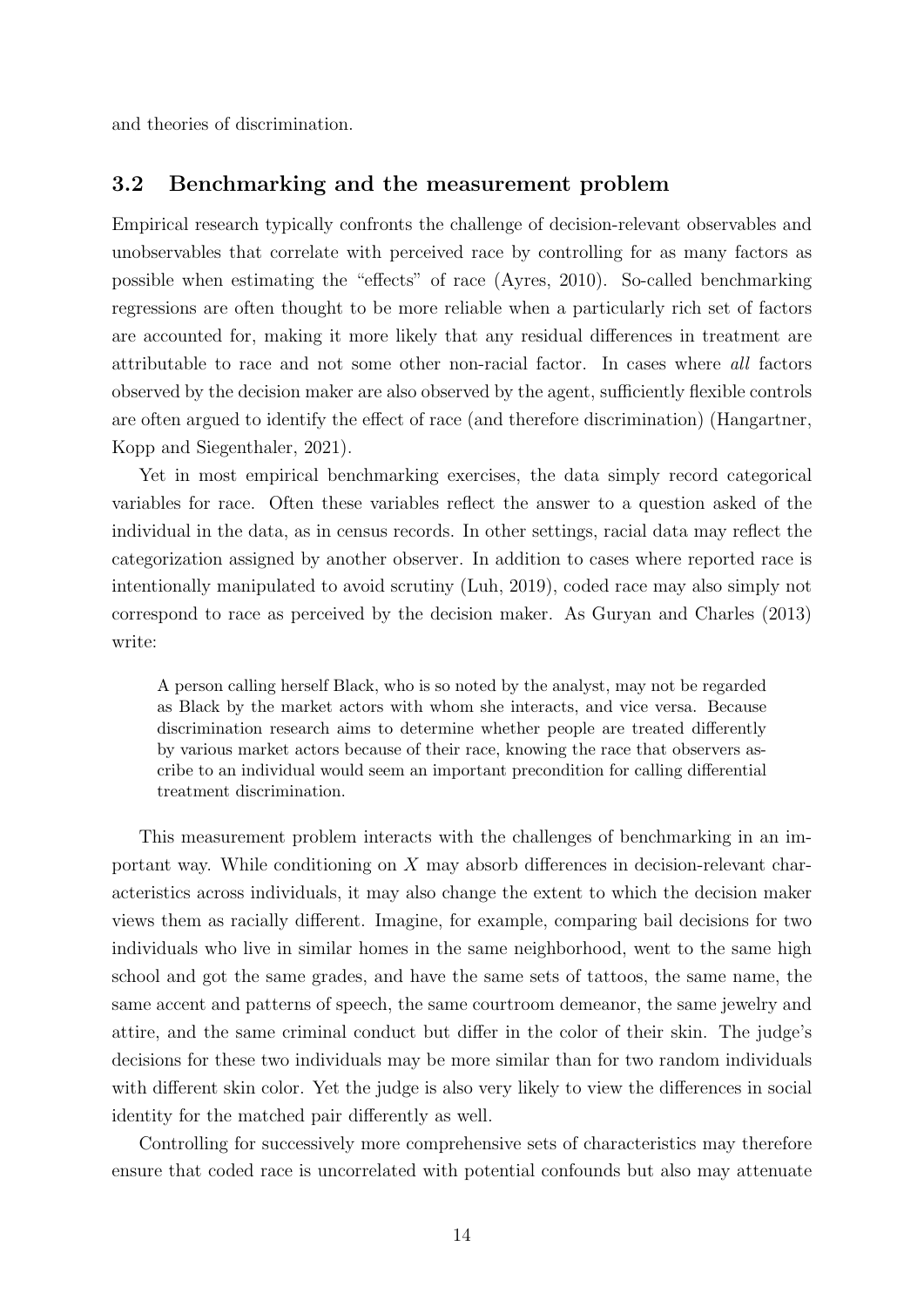the unmeasured first-stage effect of coded race on perceived racial differences.<sup>21</sup> If the goal is to detect whether race as a social category affects decisions, as I argue it should be, such attenuation is an important concern. An observed racial disparity that disappears after conditioning on a large set of controls may reflect either decisive evidence that race is not a factor in decisions or the seriousness of the measurement problems at hand.

I illustrate these issues using data from the 1997 NLSY cohort. In 2011 and 2012, respondents were recorded speaking in both formal and informal settings. Grogger (2019) recruited individuals to listen to the recorded speech and to classify each speaker's sex, race, and region of origin. Up to six separate listeners classified each participant's speech. Members of the NLSY97 cohort also had their skin color recorded by interviewers in several previous rounds using color cards that ranked shades from 1 (the lightest) to 10 (the darkest). The detailed data in the NSLY on education, employment, and scores on aptitude tests administered by the Department of Defense allow me to assess not only how racial gaps in wages are affected by detailed controls but also these other important racial cues.

Panel a of Table 1 first regresses log wages in 2011, when cohort members were in their late 20s and early 30s, on an indicator for coded race and increasingly detailed controls. I only include respondents who are coded as either Black or white, are not currently enrolled in school, and have a valid log wage for their primary job. Column 1 shows that the unconditional wage gap is large—roughly 25%. Including demographic controls, which capture sex, birth year, and census region of birth, reduce the gap to roughly 20%. Adding controls for highest grade achieved further attenuates the gap by roughly half. Finally, adding aptitude test controls reduces the gap by roughly 5%.

These results suggest that much of the unconditional Black-white wage gap may reflect differences in skills rewarded by employers. The rest of Table 1, however, shows that these same controls also meaningfully attenuate between-group differences in other important racial cues. Panel b shows that while Black NLSY97 respondents are naturally coded as having darker skin, adding the full suite of controls reduces between-group skin shade differences by about 5%. Panel c uses the share of listeners who classified each respondent's speech as Black as the outcome. While Black members of the NLSY97 cohort are more likely to speak in distinctive ways overall, the conditional difference is meaningfully smaller. Controlling for a large set of covariates thus changes not only the distribution of job-relevant skills between groups but also the conditional differences in how each group member looks and sounds.

One can go further by taking seriously the idea that regressions with race dummies on the right-hand side should be viewed as reduced forms. Indeed, if panels b or c reflect the

 $21$ To continue the instrumental variables analogy, if the researcher observed perceived race, she could potentially correct for such attenuation by re-scaling the reduced-form effects of coded race on outcomes. Though perceived race is rarely measured, this is an interesting avenue for future research.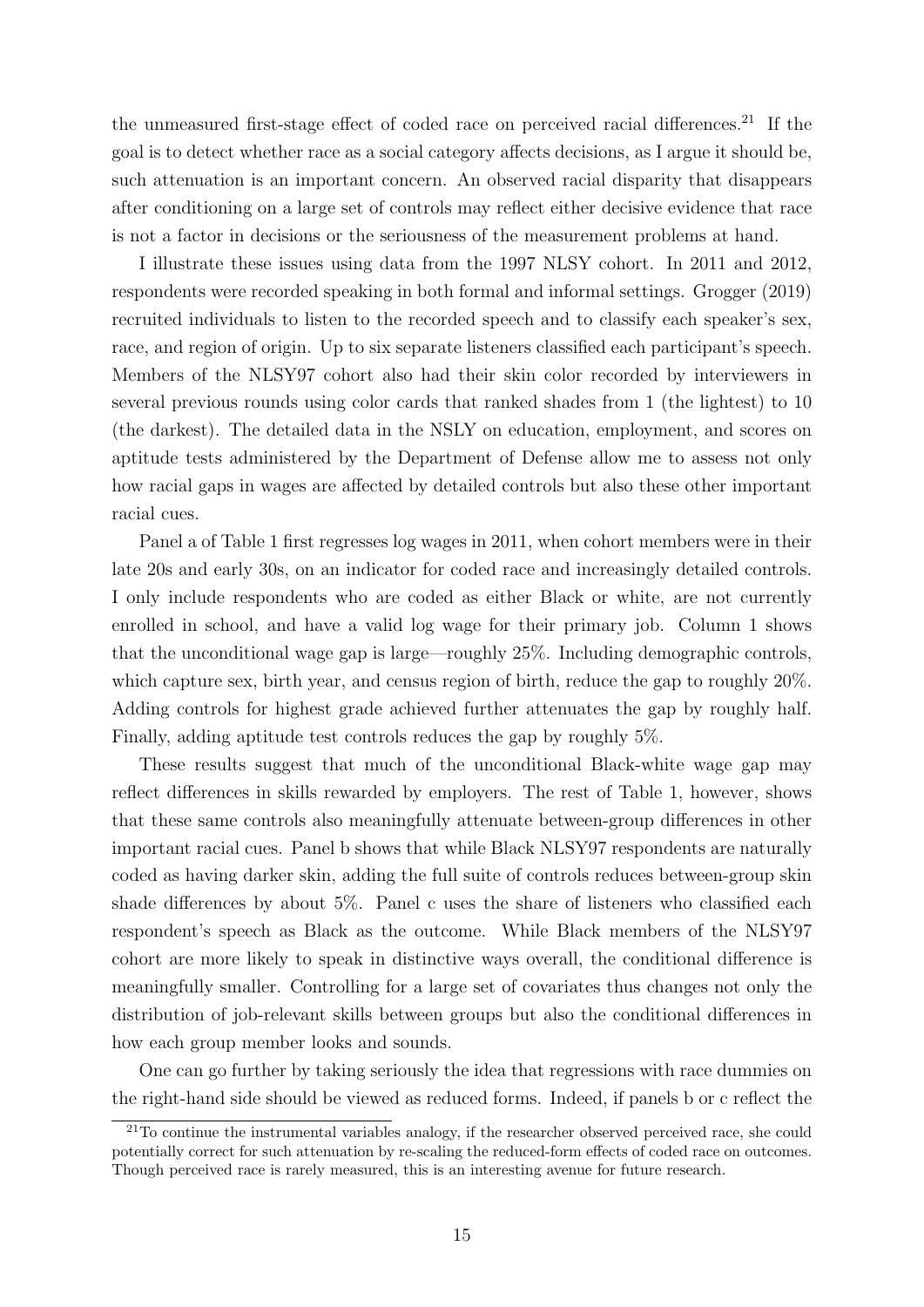typically unmeasured first stage—implying that perceived race is captured entirely by skin shade or speech—the reduction in the racial wage gap due to Neal and Johnson (1996) style proxies for pre-market skills would be 5% or 40% smaller, respectively, than what is suggested in panel a.<sup>22</sup> Of course, in reality, coded race, skin shade, and speech may all be imperfect proxies for how race is perceived in the labor market. More complicated models that formalize this idea in the style of Bound (1991) are an interesting area for future research.

If including all individual characteristics is not a foolproof strategy, the benchmarker faces the challenge of deciding when to stop. Which characteristics are decision-relevant confounds and which ones are simply racial cues that should only affect utility through race itself? While there are some characteristics that are uncontroversially non-racial (perhaps) and others that are not, there is a vast gray area and no uncontroversial answer as to where to draw the line. Saperstein and Penner (2012), for example, suggest that even criminal history, the most common control included in benchmarking regressions in research on the justice system, is not necessarily non-racial. Faced with this ambiguity, the empirical tendency has been to control for as much as possible. The constructivist perspective suggests this approach may be misguided, or at the very least highly conservative.

#### 3.3 Within- and between-group statistical discrimination

Putting aside measurement issues, another key lesson from the constructivist perspective is the distinction between direct and indirect—or race-based—statistical discrimination. Making statistical inferences about other people based on how they look and behave is an innate part of human cognition. We frequently do so automatically and uncontroversially. For example, a recruiting manager may assume that a candidate from an Ivy League school may be more productive than one who did not go to college. A bail judge may predict that defendants with histories of violent conduct are more likely to be violent again. A police officer may ask for a breathalyzer test after a stopped motorist slurs their speech.

All of these are examples of statistical discrimination based on observed characteristics. But what does it mean to reason about others' unobserved traits on the basis of race? If race reflects not physical characteristics but how individuals are socially categorized, then race-based reasoning reflects statistical discrimination based on social identity. The agent observes traits that make her more likely to view someone as white, and she makes an inference about that person based on the characteristics and behaviors of white people more generally. Because the social category necessarily groups together a large swath

<sup>&</sup>lt;sup>22</sup>These calculations compare the reduction in panel a  $(-0.248 \text{ to } -0.047)$  to the reduction in the implied instrumental variable estimates (e.g.,  $\frac{-0.248}{4.289}$  to  $\frac{-0.047}{4.095}$ ).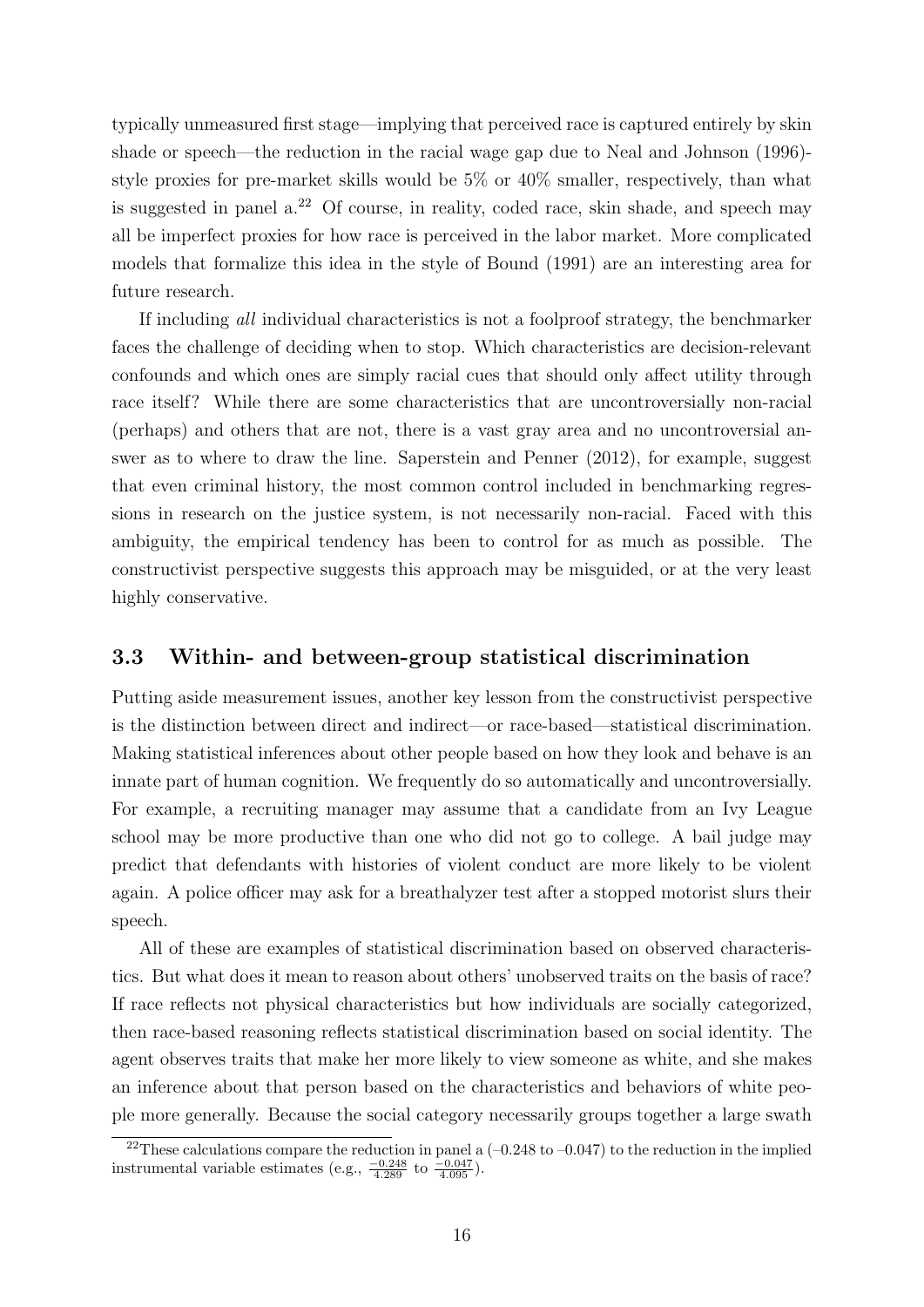|                | (1)                    | (2)         | (3)         | (4)        |
|----------------|------------------------|-------------|-------------|------------|
|                | (a) Log wages          |             |             |            |
| Black          | $-0.248***$            | $-0.202***$ | $-0.115***$ | $-0.0471$  |
|                | (0.0283)               | (0.0303)    | (0.0281)    | (0.0304)   |
| Constant       | $2.822***$             | $2.974***$  | $3.132***$  | $3.036***$ |
|                | (0.0166)               | (0.0440)    | (0.356)     | (0.359)    |
|                | (b) Skin shade         |             |             |            |
| Black          | $4.289***$             | 4.209***    | $4.167***$  | $4.095***$ |
|                | (0.0879)               | (0.0946)    | (0.0975)    | (0.104)    |
| Constant       | 1.812***               | $1.551***$  | $1.038*$    | $1.140*$   |
|                | (0.0275)               | (0.0908)    | (0.479)     | (0.484)    |
|                | (c) Distinctive speech |             |             |            |
| Black          | $0.284***$             | $0.164***$  | $0.143***$  | $0.111***$ |
|                | (0.0154)               | (0.0153)    | (0.0152)    | (0.0160)   |
| Constant       | $0.169***$             | $0.0630***$ | 0.174       | 0.220      |
|                | (0.00748)              | (0.0162)    | (0.122)     | (0.122)    |
| $\overline{N}$ | 1,905                  | 1,905       | 1,905       | 1,905      |
| Demographics   |                        | Yes         | Yes         | Yes        |
| Education      |                        |             | Yes         | Yes        |
| <b>ASVAB</b>   |                        |             |             | Yes        |

Table 1: Wage, Skin Shade, and Speech Gaps in the NLSY97

Notes: This table reports regressions of log wages, skin shade, and racially distinctive speech patterns on an indicator for coded race and demographic, educational, and aptitude test controls. The outcome in panel a is the log wage. In panel b it is interviewer-coded skin shade on a 1–10 scale. In panel c it is the share of listeners who classified the respondent's recorded speech as Black. The sample includes all NLSY97 respondents surveyed in 2011 with a valid log wage, skin shade measure, and speech measure whose indicated race is either Black or white. Respondents currently enrolled in school are dropped. Demographic controls include year of birth, sex, and census region at age 12 dummies. Educational controls include indicators for highest year of education. ASVAB includes a linear effect of scores on the Armed Services Vocational Aptitude Battery test. Robust standard errors are in parentheses.  $\alpha p \approx 0.05$ ,  $\alpha p$  $p < 0.01$ , \*\*\*  $p < 0.001$ .

of individuals with varying characteristics, personal histories, and behaviors, race-based reasoning necessarily glosses over potentially meaningful within-group heterogeneity.

Superficially, reasoning on the basis of social identity may appear no different than reasoning about impending weather from cloud formations. From the perspective of the decision maker, social categories exist. She knows generally who fits into which group and how members of the group typically behave. Using group identity to make judgments about people is therefore just a simple application of Bayes' rule. Unlike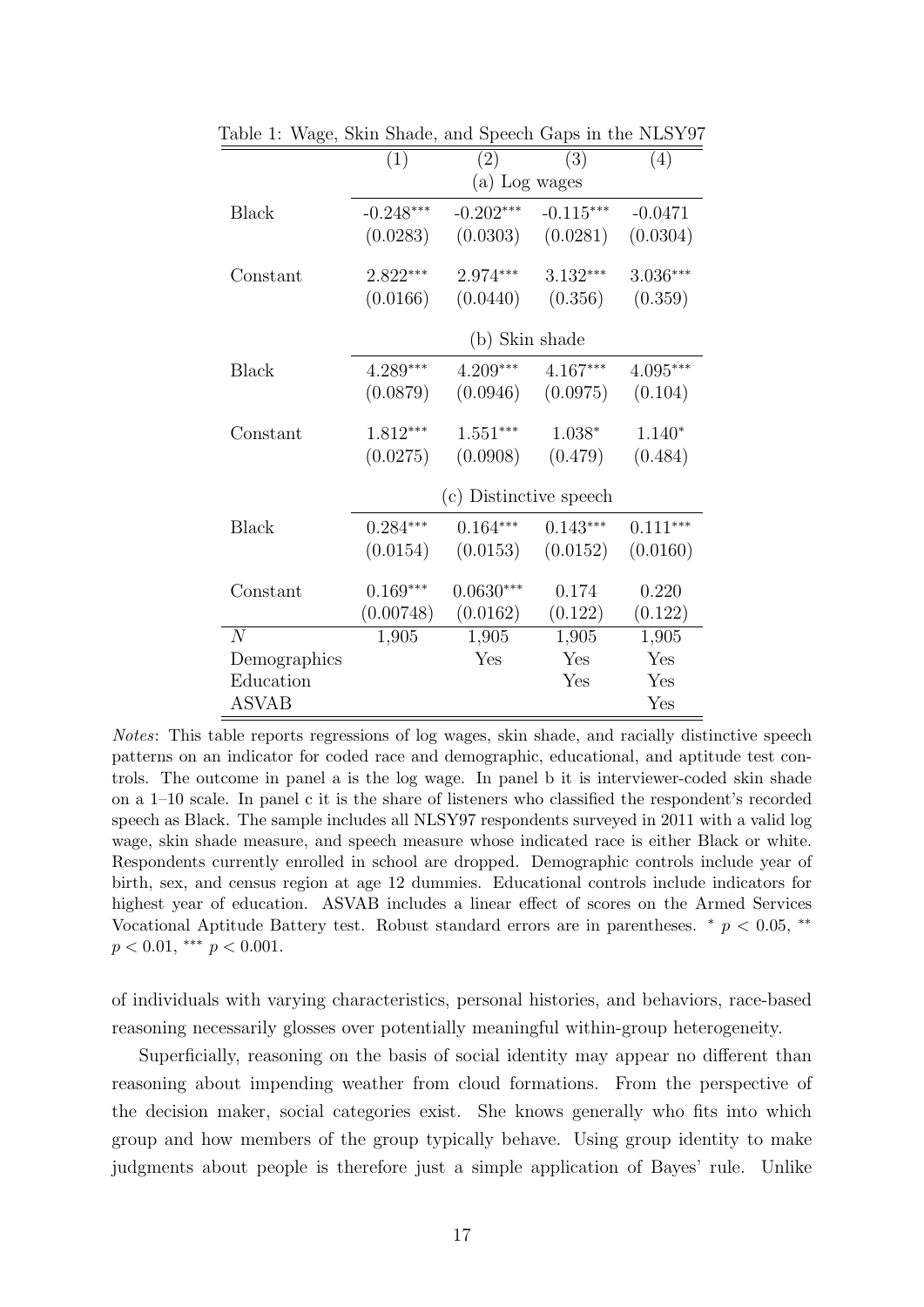verifiable characteristics like years of schooling or behaviors like slurring one's speech, however, social categories are not facts about people. They are facts about how people are viewed and constructed by political and social processes. While social categories may contain decision-relevant information, they are just one of many potential ways people can be grouped and categorized. And in the case of race, research shows that racial categories are not neutrally constructed.

To be more concrete, take the finding from the research cited earlier that class and income are strongly associated with race so that individuals in janitorial overalls with a history of incarceration are less likely to be categorized as white. The Black social category lumps together richer individuals with no criminal history but darker skin into the same bucket as individuals with lighter skin and an extensive criminal history. If one reasons on the basis of race and at the expense of within-group heterogeneity, those viewed as Black may be artificially viewed as more criminal than if one reasoned on the basis of individual characteristics alone.

Importantly, the decision maker's reasoning is not statistically flawed, at least superficially. Given any population, it is always possible to group people into different categories and to form accurate beliefs about the behaviors of each category. But doing so may also not be the "efficient" solution to a decision problem under uncertainty, as statistical discrimination is typically understood. In other words, "accurate" statistical discrimination is only accurate if one conditions on social categories and social meaning. The decision maker could do weakly better if she used all information available to her and ignored social identities. Doing so may be hard, however, and many models of cognitive inattention could rationalize the use of coarse categories in decision-making (Mullainathan, 2002; Fryer and Jackson, 2008).<sup>23</sup>

Of course, the decision maker may also hold inaccurate beliefs. She may, for example, overestimate the prevalence of some group traits that are relatively more common (Bordalo et al., 2016). Non-neutral construction of social categories may exacerbate mistaken beliefs if groupings respond to inaccurate beliefs as well, leading to a hardening of perceived social differences. If the decision maker, for example, mistakenly believes that all Asian students are mathematically talented, then she may also be more likely to view a strong mathematics student as Asian, reinforcing the belief. Indeed, if racial social identity is flexible enough, initially inaccurate beliefs about group behavior may ultimately be confirmed as the decision maker reshapes group membership to better reflect her beliefs.

The distinction between direct and race-based statistical discrimination presents some interesting and somewhat uncomfortable challenges. In principle, it is possible to reason statistically on the basis of an important racial cue without reference to social identity that is, not through its effect on perceived race. Is this discrimination? Although the

 $^{23}$ Loury (2002) describes the problem as the difference between applying a given specification, which is easy, and uncovering a specification error, which is harder.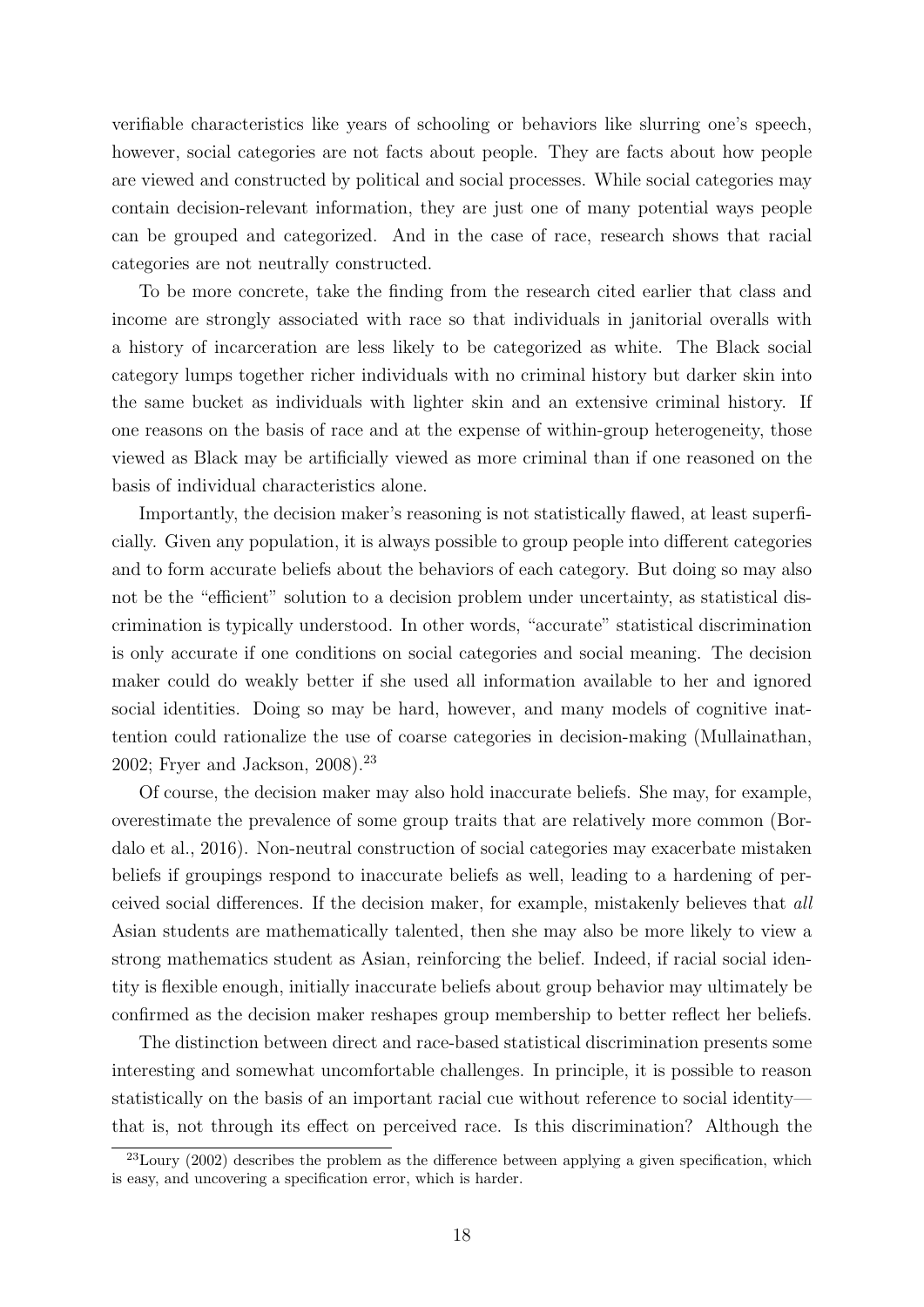agent is not using race-based reasoning, their utility still depends on a characteristic that would surely enter the race function as well. Given the obvious identification challenges, normative claims are needed. Most people would recognize that preferences over skin color are wrong, however motivated.<sup>24</sup> Yet many other physical characteristics, such as height and build or the friendliness of a smile, routinely and uncontroversially affect decisions. Discrimination is thus defined only through a normative restriction that one ought not to have preferences over skin color. I return to this important point further below.

Economic research on statistical discrimination has historically elided any difference between direct and race-based statistical inferences, both from a modeling and welfare perspective. Canonical frameworks beginning with Phelps (1972) and Aigner and Cain (1977) assume there are typically two groups (indexed by an observable  $b_i \in \{0,1\}$ ). The agent observes group membership and updates their beliefs according to the population distributions of behavior. Learning models and their empirical applications (e.g., Altonji and Pierret, 2001; Bohren, Imas and Rosenberg, 2019) typically make similar assumptions.<sup>25</sup>

In contrast, the constructivist perspective does not imply statistical discrimination is poorly defined or uninteresting. Instead, it offers new directions for research that seeks to better understand how race is used in decision-making and to distinguish between race-based and direct inference. Because the former fundamentally relies on betweenversus within-group comparisons, there are important empirical implications that can be explored. While substantial work has explored the motivations and applications of stereotypic thinking (Hilton and Von Hippel, 1996), the formation and maintenance of groups over which stereotypes are formed has received less attention, especially in economics.

## 4 Solutions

There are many ways to study discrimination that acknowledge the socially constructed nature of racial social identities. Though not originally discussed in such terms, many classic projects, such as Bertrand and Mullainathan (2004)'s correspondence study of employment discrimination, have a simple interpretation under the constructivist model. Viewing race as a social category, however, does raise new challenges for several common strategies, and I discuss these below.

 $^{24}$ As is suggested by the fact that color demarcates a specifically protected class under the law.

<sup>&</sup>lt;sup>25</sup>Tests for learning and the accuracy of beliefs face the same challenges as benchmarking discussed above. As the decision maker accumulates more experience and information, their perceptions of social identity may fluctuate as well.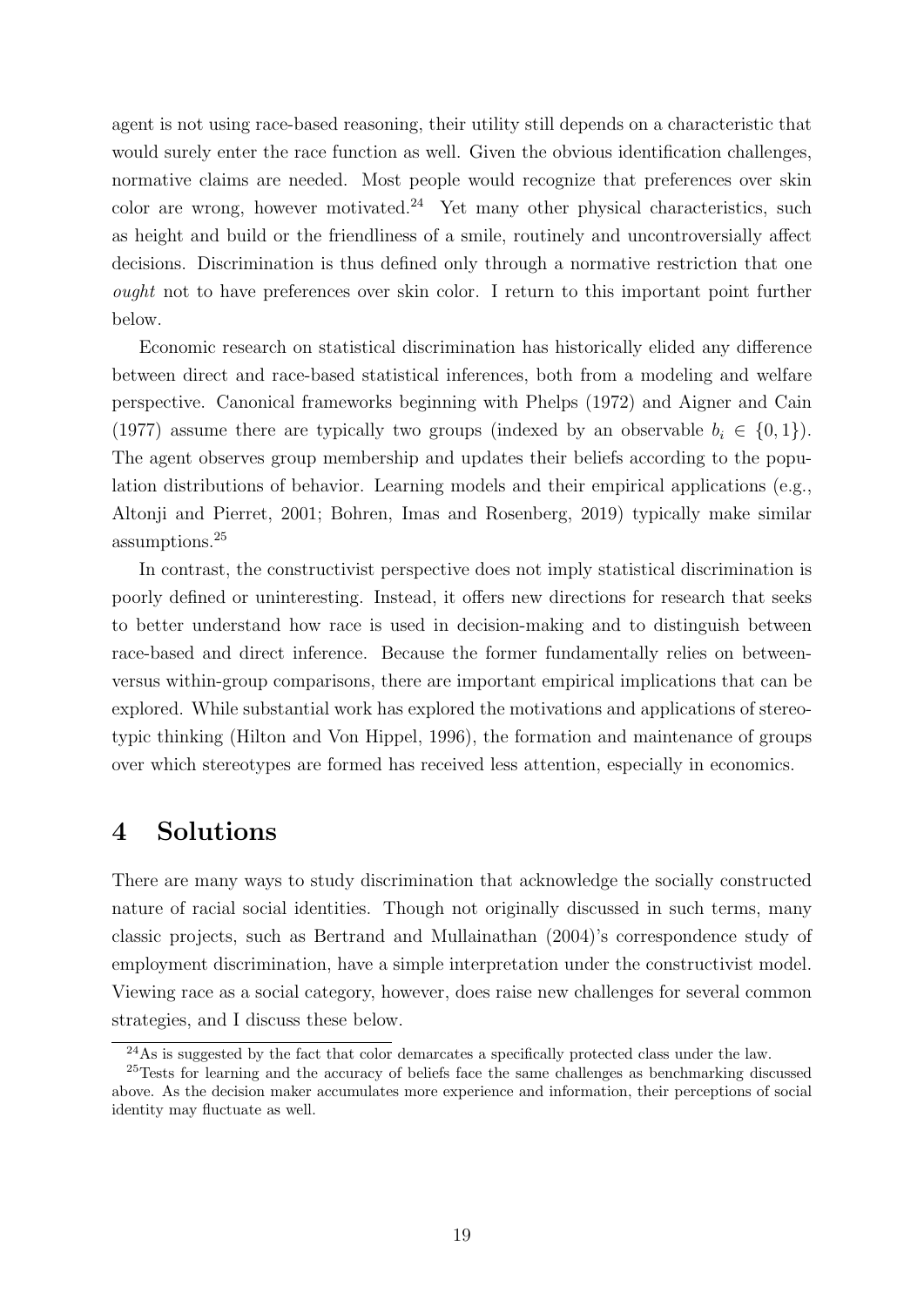#### 4.1 Exclusion

By now, one potential strategy for studying discrimination should be clear: racial instruments. If the researcher has access to variables that shift the race function but not utility, then it is straightforward to study the reduced-form effect of these variables on outcomes. Continuing with the potential outcomes notation introduced above, one requires the following:

**Definition 1 (Racial instruments)** The variable  $Z$  is a valid racial instrument if  $r(Z, X) \neq r(Z', X)$  and  $Y(r, Z) = Y(r, Z').$ 

Ideally, one would use these variables to instrument for a measurement of perceived race, but in many cases the empirical goal is to simply test whether discrimination exists at all, not to quantify its magnitude. In such cases the reduced form alone is sufficient.

Perhaps the most famous example of racial instruments comes from correspondence studies (Bertrand and Mullainathan, 2004; Bertrand and Duflo, 2017; Kline, Rose and Walters, 2021). These studies test whether employers respond differently to resumes with distinctively Black names, such as Latisha and Jamal, than those with distinctively white names, such as Emily or Greg, and typically find that Black names are contacted as much as 30% less often. Exclusion is central to the audit study's claim to measure racial discrimination. Names must affect employers' perceptions of race but not other decision-relevant factors; that is, they must enter the race function but not utility directly.

Much ink has been spilled on testing this assumption, including the question of whether employers respond to information about social class encoded in names. This critique argues that employers would be no more likely to contact a "Cleatus" than a Jamal (Fryer and Levitt, 2004; Gaddis, 2017).<sup>26</sup> One might be tempted to compare audit study responses to distinctively Black and white names typically given to people from similar socio-economic backgrounds. But as in the benchmarking example above, doing so may both eliminate a potential confound and attenuate names' perceived racial differences (Gaddis, 2017). These tests therefore either require an analogous exclusion restriction—that socio-economic measures associated with names do not enter the race function—or strategies to correct for attenuation. Actually measuring the first-stage effects on perceptions is a promising route forward.

There are myriad other examples of racial instruments, mostly focused on experimental settings where manipulating explicit racial cues is possible.<sup>27</sup> As in cases where researchers use instruments to identify causal effects, the plausibility of the instrument is context and design specific. The researcher must take a stand on how and why the

<sup>&</sup>lt;sup>26</sup>I use this name here in homage to Cletus Spuckler, the stereotypical "yokel" portrayed on The Simpsons.

 $27$ A particularly interesting example comes from Doleac and Stein (2013), who study responses to classified advertisements for iPods where the product was photographed in with light- or dark-skinned hands.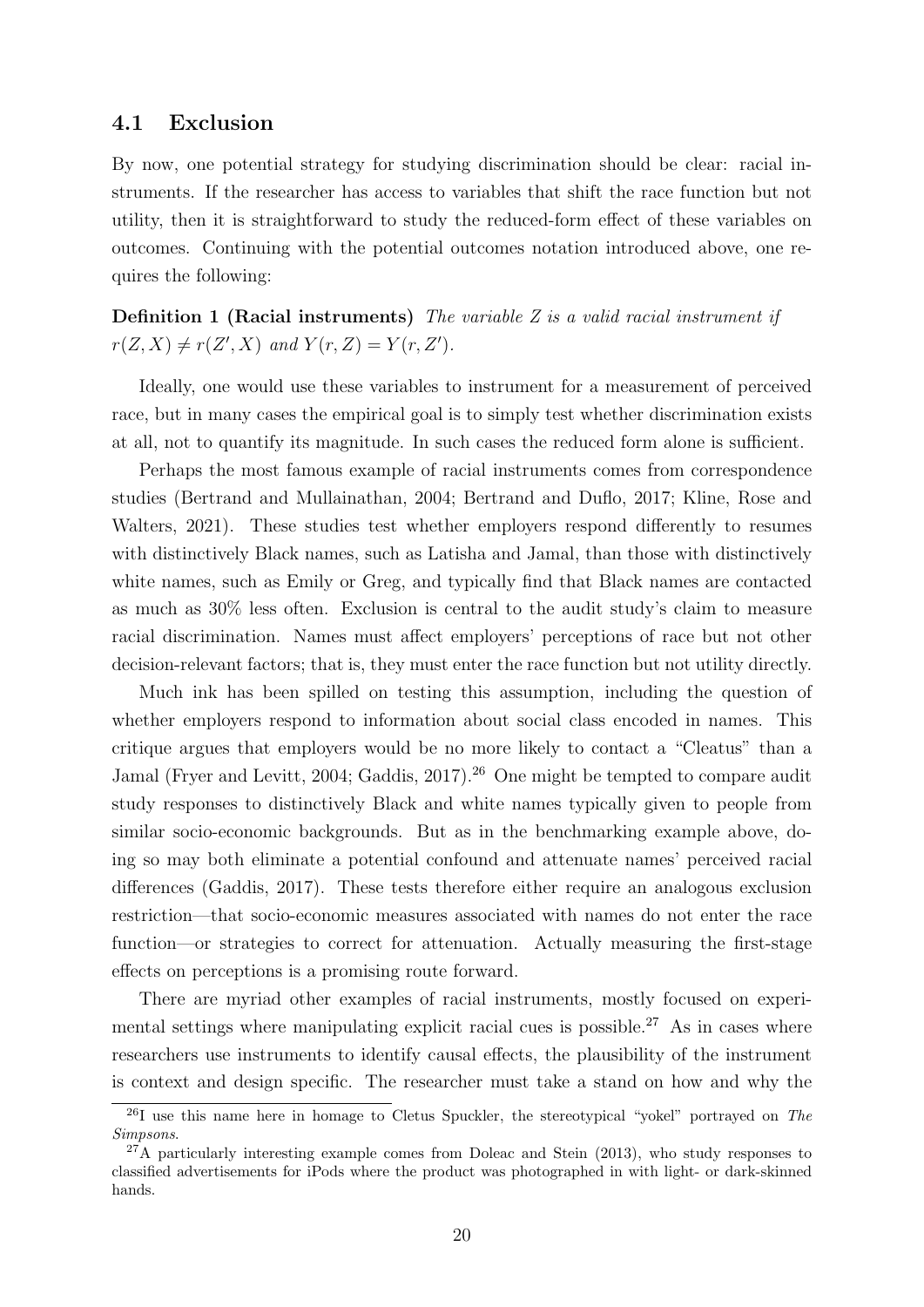instrument affects utility and (carefully) test those assumptions against plausible alternatives.

### 4.2 Observed dimension reduction

Rather than taking a stand on how experimentally manipulated racial cues affect utility, researchers can alternatively take a stand on everything else. This strategy requires arguing that all decision-relevant factors can be observed or isolated by the researcher. The classic example is Becker (1957)'s analysis of labor market discrimination, where workers' value to firms is characterized by a single dimension of heterogeneity: productivity. If the researcher observes productivity, she can simply examine how factors that affect racial categorization impact treatment (e.g., wages) conditional on productivity. The virtue of this approach is that many observed and unobserved characteristics may contribute to qualification as long as the research design isolates qualification itself.

Definition 2 (Observed dimension reduction) There exists an index Z such that no discrimination implies  $Y(r(X), Z, X) = Y(r(X'), Z, X') \forall X, X'.$ 

Goncalves and Mello (2021) present a very simple contemporary example. Studying the ticketing behavior of Florida Highway Patrol officers, they argue minority motorists are less likely to receive a reduced penalty conditional on being caught driving at the same speed as a white motorist. Here, decision-relevant factors can be collapsed to a single number: driving speed. Since a core part of the officers' job is arguably to catch speeders, this seems fairly uncontroversial. Yet even in this simple case, the implicit dimension reduction does not come for free. Goncalves and Mello (2021)'s approach requires that absent discrimination, officers would be equally likely to ticket Black and white motorists when caught driving at the same speed. This means factors such as the vehicle's features, the driver's attitude, or even the duration the motorist sustained the driving speed are either irrelevant or uncorrelated with perceived race.

Since one can likely always invent potential omitted decision-relevant factors, dimension reduction should be viewed as a normative exercise. The argument is that Black and white motorists *ought* to face the same penalties if caught speeding to the same degree regardless of what else the officer may observe about them. The normative aspects of dimension reduction are even clearer in the famous example of Goldin and Rouse (2000). By studying gender differences in musicians' evaluations when performing behind a screen that obscured their appearance, all that ought to matter is the quality of the performance. Because dimension reduction hinges on normative restrictions on what factors should be decision relevant in the absence of discrimination, it faces distinct challenges relative to testing for discrimination using racial instruments.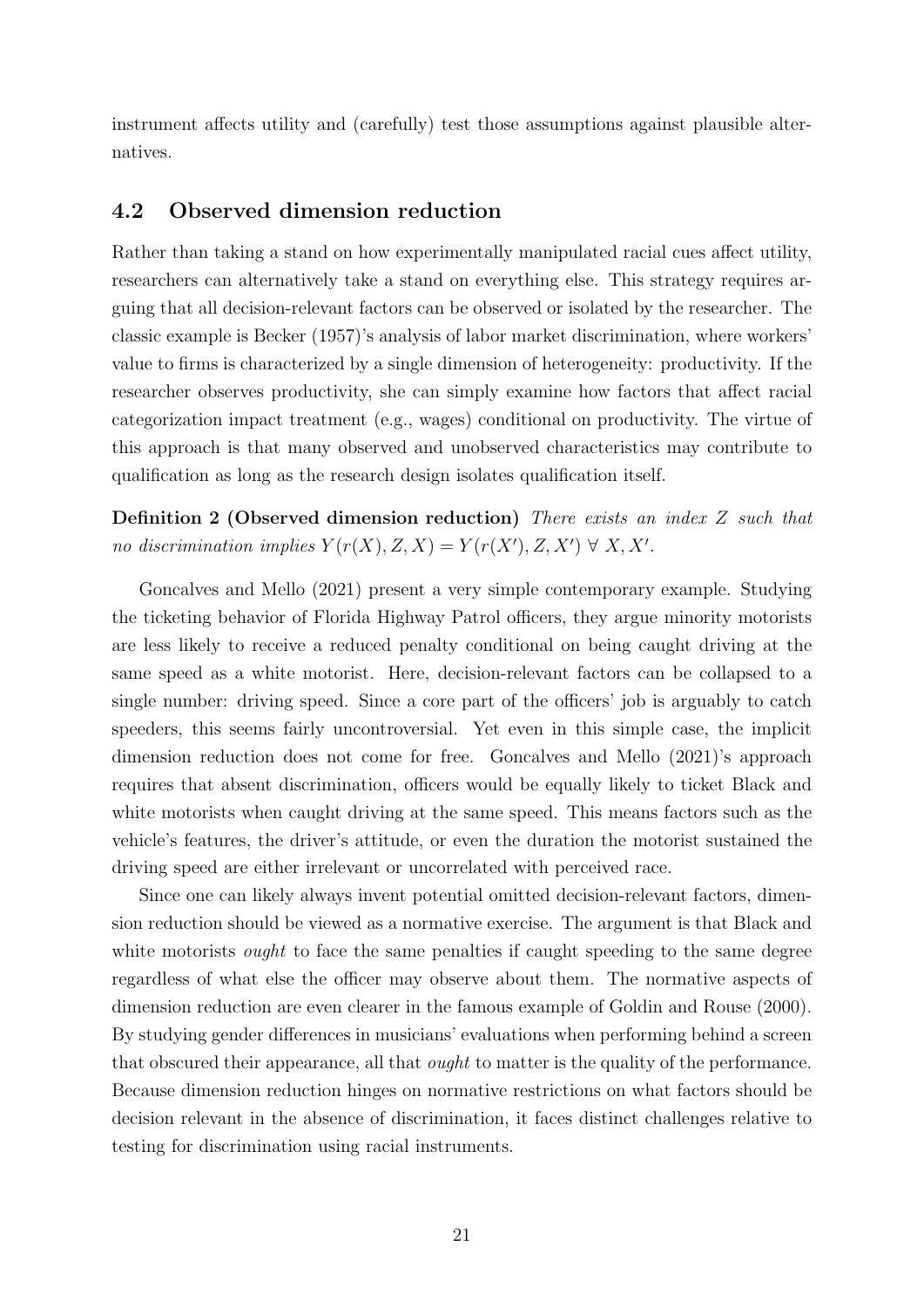#### 4.3 Unobserved dimension reduction

The decision makers in the preceding examples observe the relevant dimension—the motorists' speed or the musicians' performance—directly. The more common case involves situations where even if utility can be inarguably restricted to depend on a single or set of latent factors, it is not observed by the decision maker herself. In this case, the decision maker acts on her best guess of the relevant factor based on other characteristics. The relevant definition of non-discrimination is the following:

Definition 3 (Unobserved dimension reduction) There exists a mapping  $q(X)$ :  $\mathbb{R}^p \to \mathbb{R}^k$  such that no discrimination implies

$$
Y(r(X), g(X), X) = Y(r(X'), g(X'), X') \forall X, X' \text{ such that } g(X) = g(X').
$$

Now the researcher must identify not only the relevant latent factor (e.g., productivity) but also the appropriate information set the decision maker uses to make inferences about the latent factor. Doing so requires another type of normative claim. One might posit, for example, that  $g(\cdot)$  captures the expected net benefits of taking a particular action given all information observed by the decision maker. In other words, the decision maker forms rational expectations based on all data available. But what information she uses and how is not always uncontroversial. Even if she forms rational expectations, she may use extra information unobserved by the researcher or rely on only a subset of the information the researcher observes.

An important example comes from pretrial detention decisions in criminal courts (Arnold, Dobbie and Yang, 2018; Arnold, Dobbie and Hull, 2020; Marx, 2021). The dimension reduction in this context argues that all that matters is the defendant's likelihood of pretrial misconduct. Judges detain defendants whose expected costs of misconduct exceed the costs of detention. They discriminate if they act as if detention costs are lower for Black versus white defendants, either because they place less value on Black defendants' freedom or because they systematically overestimate their probability of misconduct.<sup>28</sup> Many factors can contribute to expected misconduct, including defendant characteristics unobserved to the researcher.

One natural response to the problem posed by unobserved dimension reduction is to collect information on decision makers' subjective beliefs about latent factors directly, as suggested by Manski (2004). It would then be straightforward to test whether expectations are systematically biased for some groups (relative to  $q(\cdot)$ , assuming it can be

 $^{28}$ This definition is not uncontroversial. Canay, Mogstad and Mountjoy (2020) argue that the testable implications for discrimination depend on whether and how other "non-racial" characteristics affect judges' expectations of misconduct and costs of detention. Putting aside the somewhat murky distinction between racial and non-racial characteristics discussed above, the critique highlights the important sense in which dimension reduction arguments embody normative claims about how agents ought to behave in the absence of discrimination.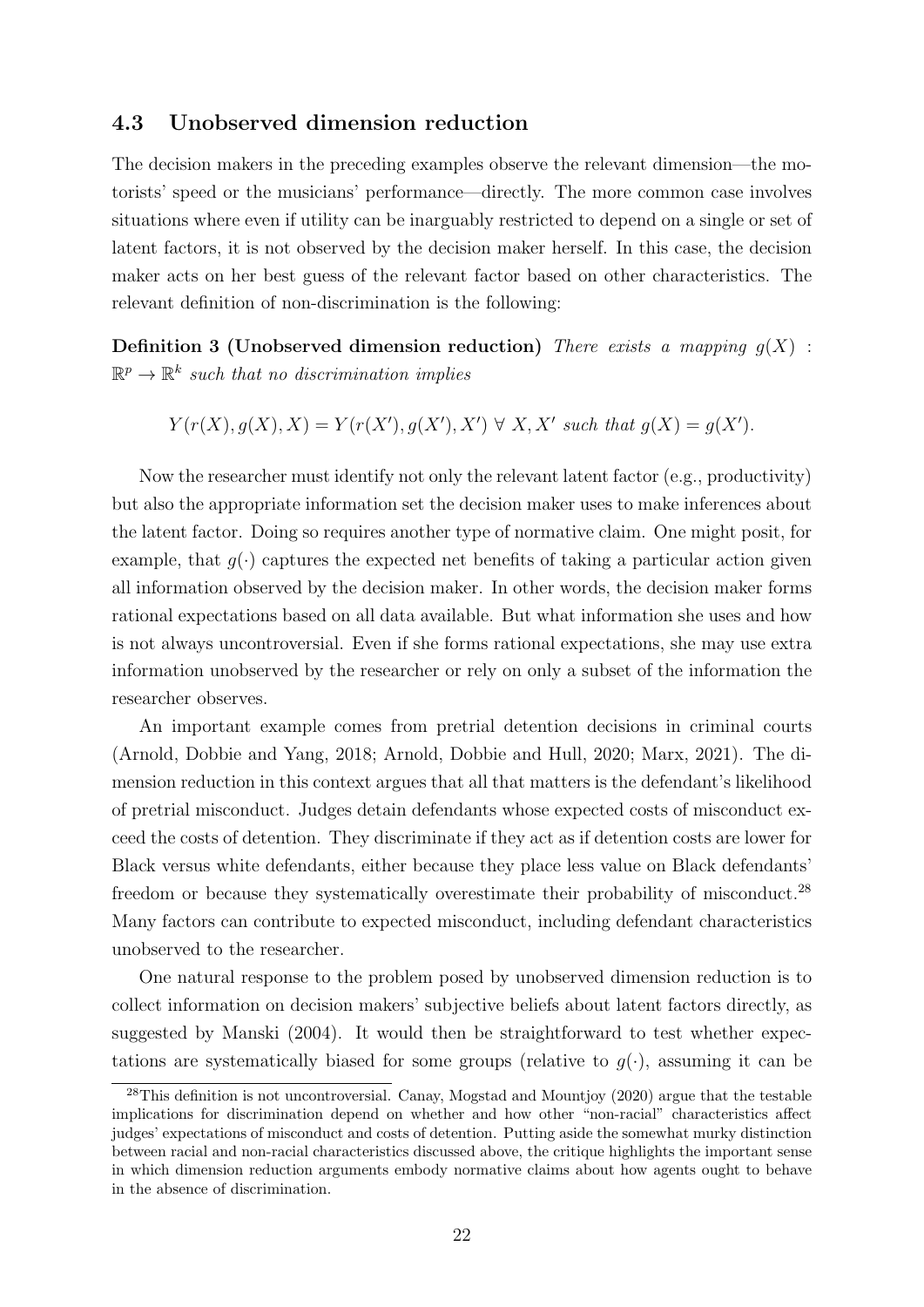estimated), whether choices appear to be consistent with the model sketched above, and whether there are racial gaps in detention rates conditional on beliefs. An even better approach would be to simultaneously collect data on perceived race so that the researcher can also tease out how beliefs about misconduct affect racial perceptions conditional on other observed factors.

Various quasi-experimental approaches to measuring discrimination in this setting have also been developed. The definitional and econometric issues involved in doing so are beside the point of this paper.<sup>29</sup> The solution to the challenge posed by a constructivist model of race remains the same: restrict utility such that comparisons across groups can be made while holding fixed factors that ought to solely explain behavior in the absence of discrimination. Just as in the observed case, the validity of this approach hinges on the plausibility of the restrictions.

## 5 Conclusion

Constructivist theories of race—the idea that race refers to socially constructed identity groups and not innate biological factors—can seem loosely defined and difficult to grapple with empirically. A wealth of evidence suggests, however, that constructivist perspectives offer a better description of how race is interpreted and deployed in the real world. How one perceives both one's own and others' race can change over time, depend on contextual factors, and be infected by various "non-racial" characteristics. Even when someone might be relatively unambiguously categorized demographically, for example, by a census enumerator, the social meaning of race depends on other complex cues, as shown by the diversity of peoples' views on how "Black" President Obama is.

This paper offers a framework for operationalizing constructivist ideas in empirical research on racial discrimination. Rather than treating race as a fixed characteristic of people, one easily measured by demographic variables in data, I model race as a process of social categorization based on observable characteristics and contextual factors. Discrimination is the act of treating someone differently based on perceived social identity. The model offers new perspectives on whether and how traditional measures, such as the Oaxaca-Blinder benchmarking exercise, capture discrimination, and draws a novel distinction between race-based and direct statistical discrimination. Two avenues for testing for discrimination are offered: one relying on instruments that shift social identity but are not decision relevant themselves and another that requires inherently normative

<sup>29</sup>Dimension reduction in the justice system is particularly challenging because of a lack of a clear objective function. Firms may relatively safely be assumed to maximize profits, in which case the relevant dimension of worker heterogeneity is their productivity. But qualification in the justice system is more complex, and there are myriad examples where a decision maker may justifiably treat equally "qualified" (e.g., guilty, likely to reoffend, or repentant) individuals differently to serve other socially desirable purposes.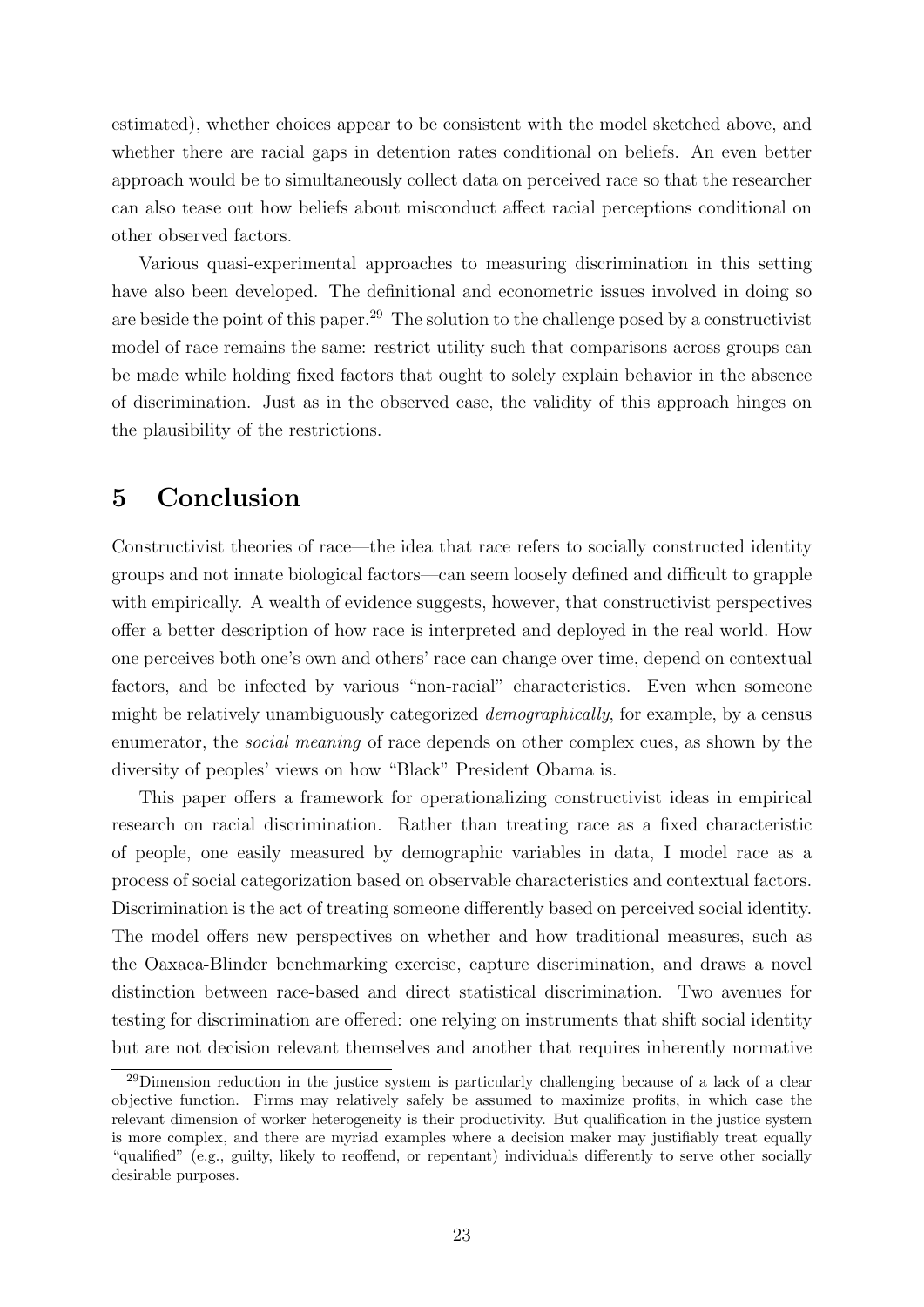claims about the isolable set of decision-relevant factors.

Does acknowledging the constructed nature of race invalidate a vast body of work in the social sciences that has largely treated race as coded in data as no different than age or place of birth? Absolutely not. Many research projects have interesting and useful interpretations under a constructivist lens, and measures of inter-group disparities based on self-reported or census-provided racial categorizations are still well defined and useful. The challenge for future research on discrimination, however, is to develop new tools that directly measure and study the influence of race as a social category, both to understand the impacts of discrimination and as an end in itself.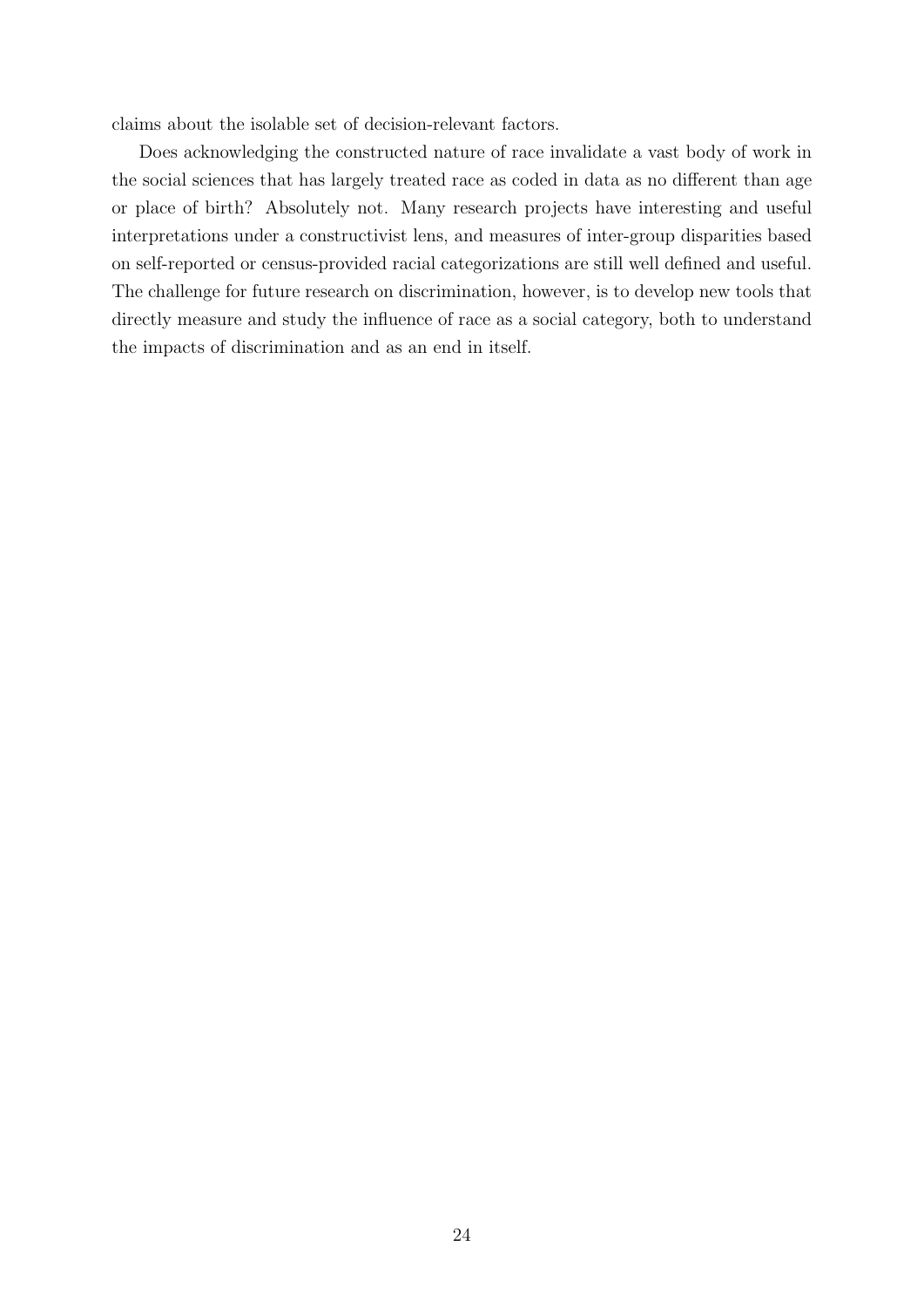## References

- Aigner, Dennis J, and Glen G Cain. 1977. "Statistical theories of discrimination in labor markets." Ilr Review, 30(2): 175–187.
- Akerlof, George A., and Rachel E. Kranton. 2000. "Economics and Identity\*." The Quarterly Journal of Economics, 115(3): 715–753.
- Akerlof, George A, and Rachel E Kranton. 2010. *Identity economics*. Princeton University Press.
- Alba, Richard D., Noura E. Insolera, and Scarlett Lindeman. 2016. "Is Race Really So Fluid? Revisiting Saperstein and Penner's Empirical Claims." American Journal of Sociology, 122(1): 247–262.
- Altonji, Joseph G, and Charles R Pierret. 2001. "Employer learning and statistical discrimination." The quarterly journal of economics, 116(1): 313–350.
- Angeletti, Norberto, and Alberto Oliva. 2010. Time: The illustrated history of the world's most influential magazine. Rizzoli.
- Arnold, David, Will Dobbie, and Crystal S Yang. 2018. "Racial Bias in Bail Decisions." The Quarterly Journal of Economics, 133(4): 1885–1932.
- Arnold, David, Will S Dobbie, and Peter Hull. 2020. "Measuring racial discrimination in bail decisions." National Bureau of Economic Research.
- Arrow, Kenneth J. 1998. "What has economics to say about racial discrimination?" Journal of economic perspectives, 12(2): 91–100.
- Austen-Smith, D., and Roland Fryer. 2005. "An economic analysis of "Acting White"." *Quarterly Journal of Economics*, 120(2): 551–583. Cited By :173.
- Ayres, Ian. 2010. "Testing for Discrimination and the Problem of "Included Variable Bias"." Working Paper.
- Becker, Gary S. 1957. The Economics of Discrimination. University of Chicago Press.
- Bertrand, Marianne, and Esther Duflo. 2017. "Field experiments on discrimination." In Handbook of Field Experiments. Vol. 1, , ed. Esther Duflo and Abhijit Banerjee. Elsevier.
- Bertrand, Marianne, and Sendhil Mullainathan. 2004. "Are Emily and Greg more employable than Lakisha and Jamal? A field experiment on labor market discrimination." American Economic Review, 94(4): 991–1013.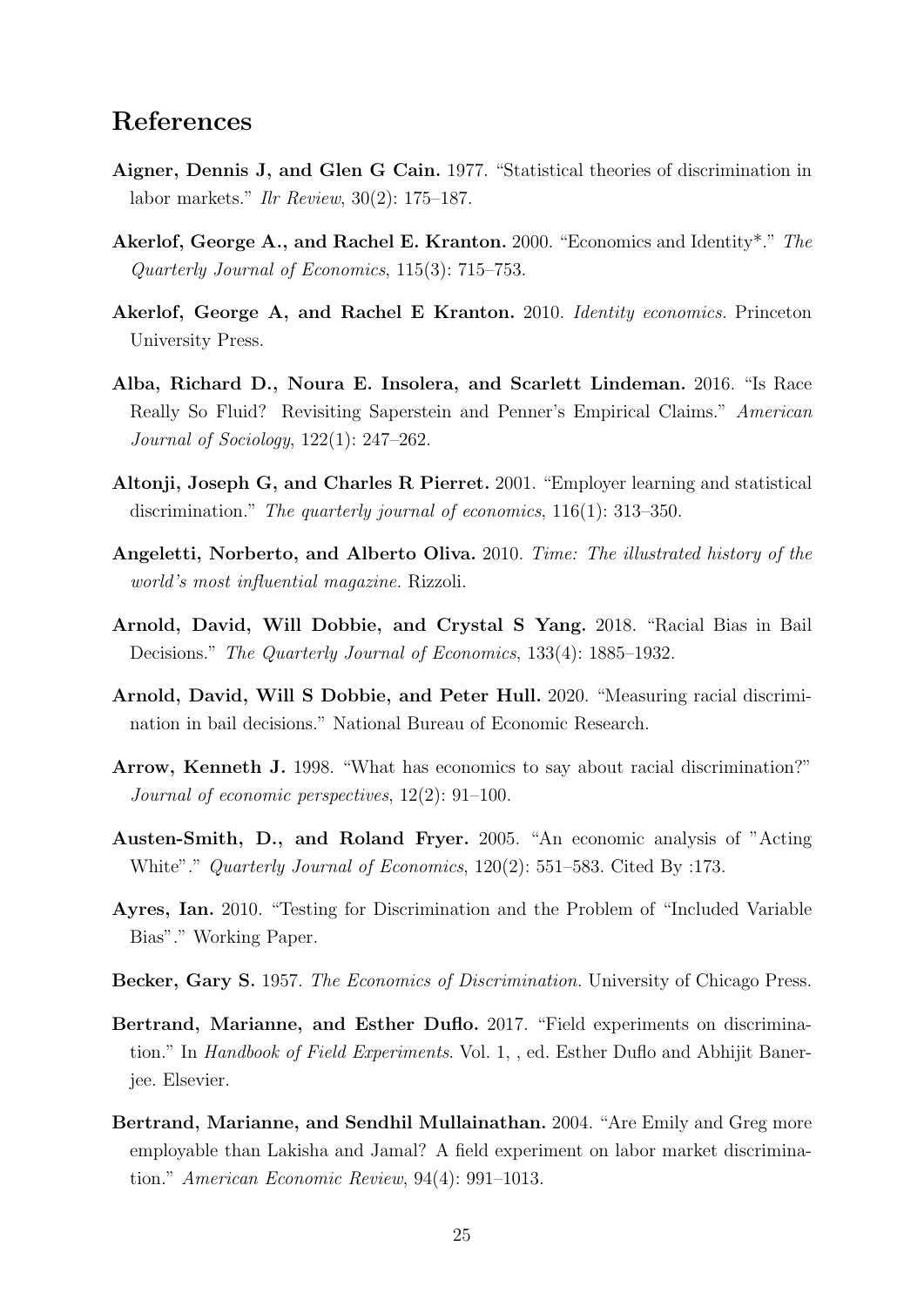- Blinder, Alan S. 1973. "Wage discrimination: reduced form and structural estimates." Journal of Human resources, 436–455.
- Blouin, Arthur, and Sharun W. Mukand. 2019. "Erasing Ethnicity? Propaganda, Nation Building, and Identity in Rwanda." Journal of Political Economy, 127(3): 1008– 1062.
- Bohren, J. Aislinn, Alex Imas, and Michael Rosenberg. 2019. "The Dynamics of Discrimination: Theory and Evidence." American Economic Review, 109(10): 3395– 3436.
- Bonilla-Silva, Eduardo. 1999. "The essential social fact of race." American Sociological Review, 64(6): 899–906.
- Bordalo, Pedro, Katherine Coffman, Nicola Gennaioli, and Andrei Shleifer. 2016. "Stereotypes." The Quarterly Journal of Economics, 131(4): 1753–1794.
- Bound, John. 1991. "Self-Reported Versus Objective Measures of Health in Retirement Models." Journal of Human Resources, 26(1): 106–138.
- Canay, Ivan A, Magne Mogstad, and Jack Mountjoy. 2020. "On the use of outcome tests for detecting bias in decision making." National Bureau of Economic Research.
- Charles, Kerwin Kofi, and Jonathan Guryan. 2011. "Studying Discrimination: Fundamental Challenges and Recent Progress." Annual Review of Economics, 3(1): 479–511.
- Chen, Yan, and Sherry Xin Li. 2009. "Group Identity and Social Preferences." American Economic Review, 99(1): 431–57.
- Coate, Stephen, and Glenn C. Loury. 1993. "Will Affirmative-Action Policies Eliminate Negative Stereotypes?" The American Economic Review, 83(5): 1220–1240.
- Corcoran, Mary, and Greg J Duncan. 1979. "Work history, labor force attachment, and earnings differences between the races and sexes." Journal of Human Resources, 3–20.
- Cornwell, Christopher, Jason Rivera, and Ian M Schmutte. 2017. "Wage discrimination when identity is subjective evidence from changes in employer-reported race." Journal of Human Resources, 52(3): 719–755.
- Darity Jr, William, David K Guilkey, and William Winfrey. 1996. "Explaining differences in economic performance among racial and ethnic groups in the USA: the data examined." American Journal of Economics and Sociology, 55(4): 411–425.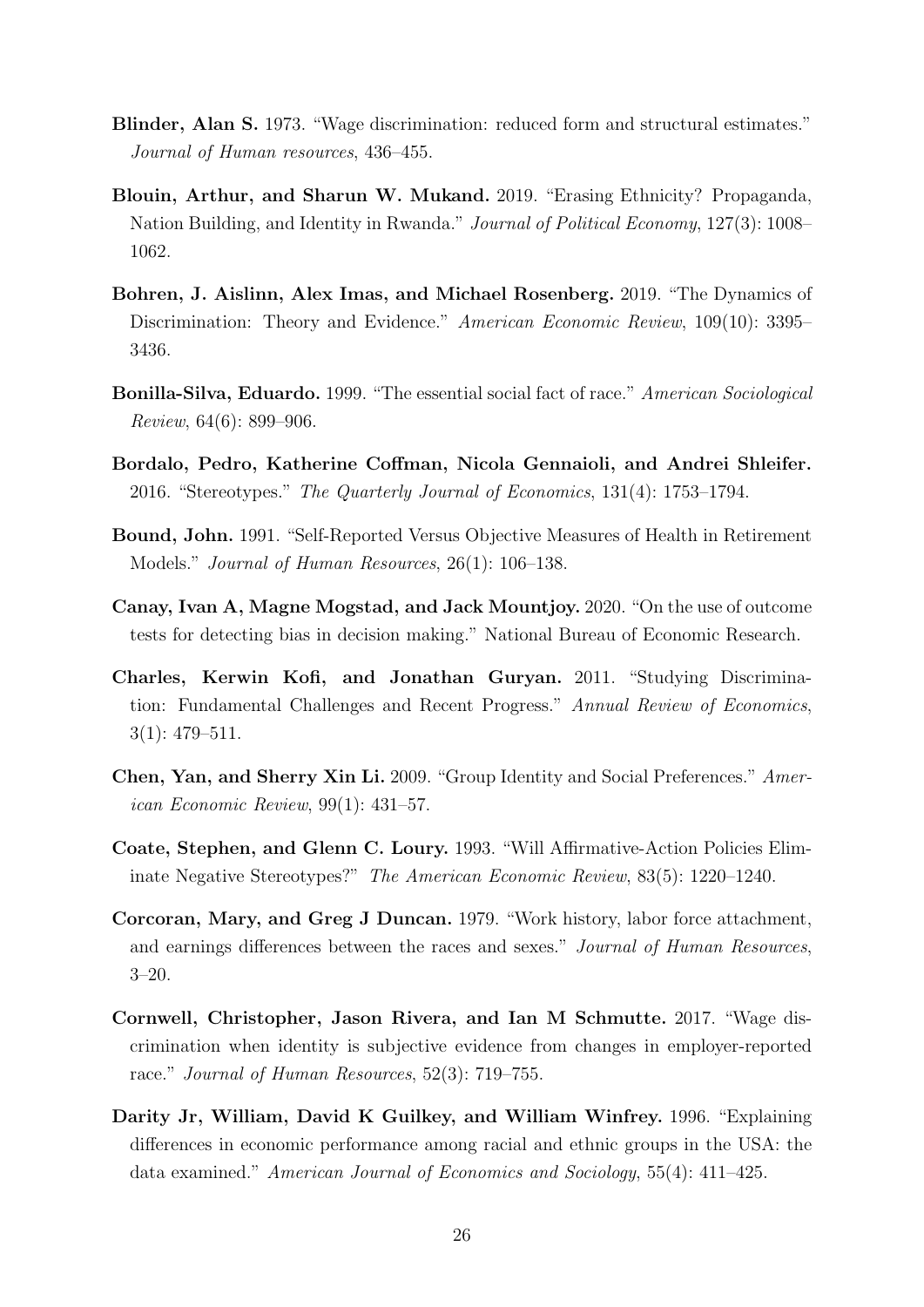- Darity, William A., Patrick L. Mason, and James B. Stewart. 2006. "The economics of identity: The origin and persistence of racial identity norms." *Journal of* Economic Behavior Organization, 60(3): 283–305.
- Davenport, Lauren D. 2016. "The Role of Gender, Class, and Religion in Biracial Americans' Racial Labeling Decisions." American Sociological Review, 81(1): 57–84.
- Desmond, Matthew, and Mustafa Emirbayer. 2009. "What is racial domination?" Du Bois Review: Social Science Research on Race, 6(2): 335–355.
- Doleac, Jennifer L, and Luke CD Stein. 2013. "The visible hand: Race and online market outcomes." The Economic Journal, 123(572): 469–492.
- Eguia, Jon X. 2017. "Discrimination and assimilation at school." Journal of Public Economics, 156: 48–58.
- Emirbayer, Mustafa, and Matthew Desmond. 2021. The racial order. University of Chicago Press.
- Feigenberg, Benjamin, and Conrad Miller. 2021. "Racial Divisions and Criminal Justice: Evidence from Southern State Courts." American Economic Journal: Economic Policy, 13(2): 207–40.
- Freeman, Jonathan B., Andrew M. Penner, Aliya Saperstein, Matthias Scheutz, and Nalini Ambady. 2011. "Looking the Part: Social Status Cues Shape Race Perception." PLOS ONE, 6(9): 1–10.
- Fryer, Roland, and Matthew O. Jackson. 2008. "A Categorical Model of Cognition and Biased Decision Making." The B.E. Journal of Theoretical Economics, 8(1).
- Fryer, Roland, and Steven Levitt. 2004. "The causes and consequences of distinctively black names." The Quarterly Journal of Economics, 119(3): 767–805.
- Gaddis, S. Michael. 2017. "How Black Are Lakisha and Jamal? Racial Perceptions from Names Used in Correspondence Audit Studies." Sociological Science, 4(19): 469– 489.
- Goffman, Erving. 1963. Stigma: Notes on the Management of Spoiled Identity. Simon and Schuster.
- Goldin, Claudia, and Cecilia Rouse. 2000. "Orchestrating impartiality: The impact of" blind" auditions on female musicians." American economic review, 90(4): 715–741.
- Goncalves, Felipe, and Steven Mello. 2021. "A few bad apples? Racial bias in policing." American Economic Review, 111(5): 1406–41.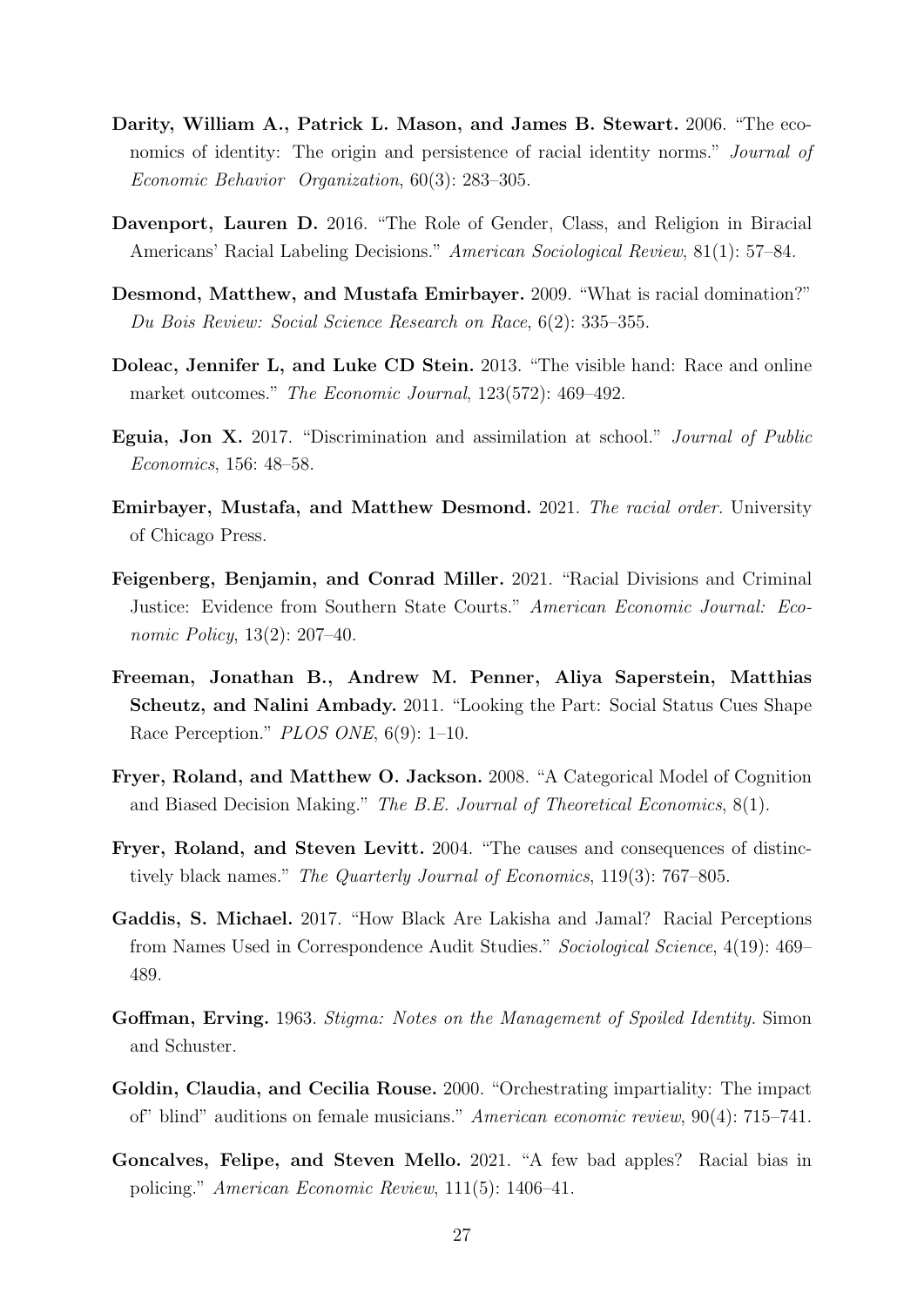- Greiner, D James, and Donald B Rubin. 2011. "Causal effects of perceived immutable characteristics." Review of Economics and Statistics, 93(3): 775–785.
- Grogger, Jeffrey. 2019. "Speech and Wages." Journal of Human Resources, 54(4): 926– 952.
- Guryan, Jonathan, and Kerwin Kofi Charles. 2013. "Taste-based or statistical discrimination: the economics of discrimination returns to its roots." The Economic Journal, 123(572): F417–F432.
- Hangartner, Dominik, Daniel Kopp, and Michael Siegenthaler. 2021. "Monitoring hiring discrimination through online recruitment platforms." Nature, 589(7843): 572–576.
- Heckman, James J. 1998. "Detecting Discrimination." The Journal of Economic Perspectives, 12(2): 101–116.
- Hilton, James L, and William Von Hippel. 1996. "Stereotypes." Annual review of psychology, 47(1): 237–271.
- Holland, Paul W. 2008. "Causation and race." White logic, white methods: Racism and methodology, 93–109.
- Jackson Jr, John L. 2010. *Harlemworld*. University of Chicago Press.
- Jaynes, Gerald. 2004. "Immigration and the social construction of otherness: Underclass stigma and intergroup relations." Not just black and white: Historical and contemporary perspectives on immigration, race, and ethnicity in the United States, 100–116.
- Kennedy, Randall. 2012. Interracial intimacies: Sex, marriage, identity, and adoption. Vintage.
- Kim, Young-Chul, and Glenn C. Loury. 2019. "To be, or not to be: Stereotypes, identity choice and group inequality." Journal of Public Economics, 174: 36–52.
- Kline, Patrick, Evan K. Rose, and Christopher Walters. 2021. "Systemic Discrimination Among Large U.S. Employers."
- Kohler-Hausmann, Issa. 2018. "Eddie Murphy and the dangers of counterfactual causal thinking about detecting racial discrimination." Nw. UL Rev., 113: 1163.
- Liebler, Carolyn A., Sonya R. Porter, Leticia E. Fernandez, James M. Noon, and Sharon R. Ennis. 2017. "America's Churning Races: Race and Ethnicity Response Changes Between Census 2000 and the 2010 Census." Demography, 54(1): 259– 284.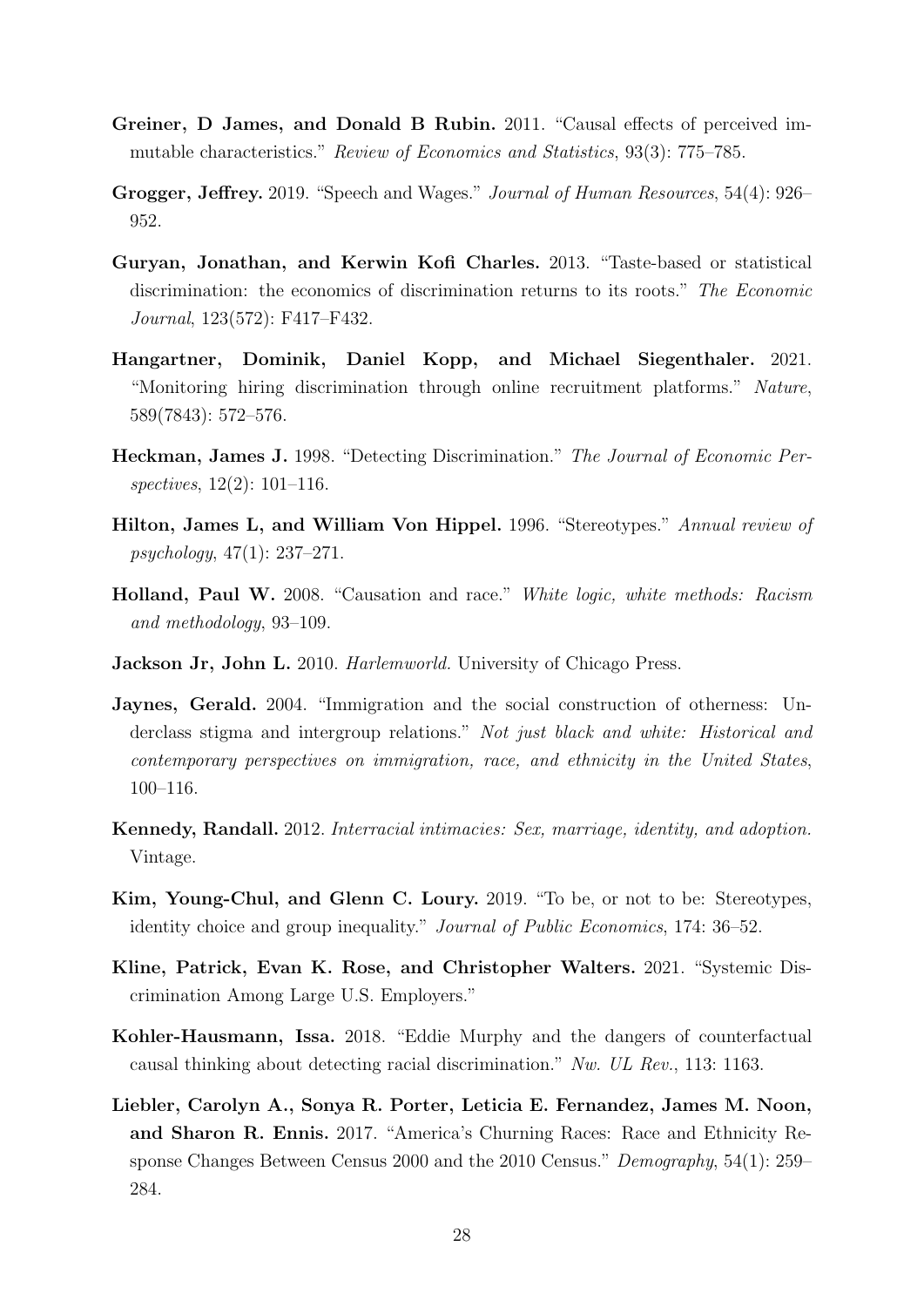- Loury, Glenn C. 2002. The Anatomy of Racial Inequality. Harvard University Press.
- Luh, Elizabeth. 2019. "Not So Black and White: Uncovering Racial Bias from Systematically Misreported Trooper Reports." Available at SSRN 3357063.
- Luttmer, Erzo F. P. 2001. "Group Loyalty and the Taste for Redistribution." Journal of Political Economy, 109(3): 500–528.
- Manski, Charles F. 2004. "Measuring expectations." Econometrica, 72(5): 1329–1376.
- Marx, Philip. 2021. "An Absolute Test of Racial Prejudice." The Journal of Law, Economics, and Organization. ewab002.
- Mincer, Jacob. 1974. "Schooling, Experience, and Earnings. Human Behavior & Social Institutions No. 2."
- Monk Jr, Ellis P. 2021. "The unceasing significance of colorism: skin tone stratification in the United States." Daedalus, 150(2): 76–90.
- Morning, Ann. 2007. ""Everyone knows it's a social construct": Contemporary science and the nature of race." Sociological focus, 40(4): 436–454.
- Mullainathan, Sendhil. 2002. "Thinking through Categories." Mimeo, Harvard Unviersity.
- Neal, Derek A., and William R. Johnson. 1996. "The Role of Premarket Factors in Black-White Wage Differences." Journal of Political Economy, 104(5): 869–895.
- Oaxaca, Ronald L, and Michael R Ransom. 1994. "On discrimination and the decomposition of wage differentials." Journal of econometrics, 61(1): 5–21.
- Onwuachi-Willig, Angela, and Mario L. Barnes. 2005. "By Any Other Name?: On Being "Regarded as" Black, and Why Title VII Should Apply Even If Lakisha and Jamal Are White." Wisconsin Law Review, 1283.
- Phelps, Edmund S. 1972. "The statistical theory of racism and sexism." The american economic review, 62(4): 659–661.
- Reeve, Elspeth. 2011. "Herman Cain: Obama 'Was Raised in Kenya'." The Atlantic.
- Reynolds, Dean. 2007. "Obama's Racial Identity Still An Issue." CBS.
- Rose, Evan K. 2020. "Who gets a second chance? Effectiveness and equity in supervision of criminal offenders." The Quarterly Journal of Economics, 136(2): 1199–1253.
- Saperstein, Aliya, and Andrew M. Penner. 2012. "Racial Fluidity and Inequality in the United States." American Journal of Sociology, 118(3): 676–727.